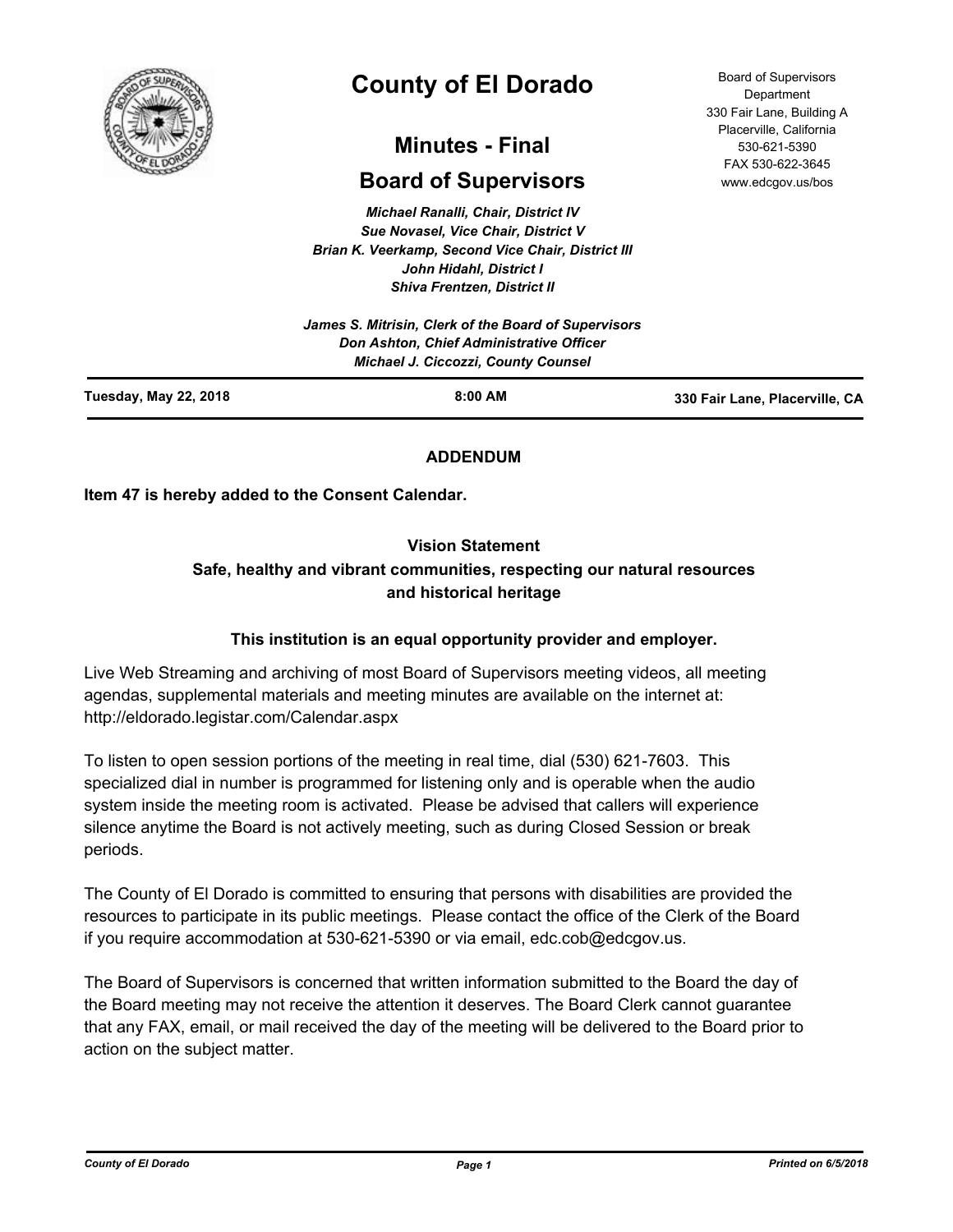The Board meets simultaneously as the Board of Supervisors and the Board of Directors of the Air Quality Management District, In-Home Supportive Services, Public Housing Authority, Redevelopment Agency and other Special Districts.

For Purposes of the Brown Act § 54954.2 (a), the numbered items on this Agenda give a brief description of each item of business to be transacted or discussed. Recommendations of the staff, as shown, do not prevent the Board from taking other action.

Materials related to an item on this Agenda submitted to the Board of Supervisors after distribution of the agenda packet are available for inspection during normal business hours in the public viewing packet located in Building A, 330 Fair Lane, Placerville or in the Board Clerk's Office located at the same address. Such documents are also available on the Board of Supervisors' Meeting Agenda webpage subject to staff's ability to post the documents before the meeting.

# **PROTOCOLS FOR PUBLIC COMMENT**

Public comment will be received at designated periods as called by the Board Chair.

Public comment on items scheduled for Closed Session will be received before the Board recesses to Closed Session.

Except with the consent of the Board, individuals shall be allowed to speak to an item only once.

On December 5, 2017 the Board adopted the following protocol relative to public comment periods:

Time for public input will be provided at every Board of Supervisors meeting. Individuals will have three minutes to address the Board. Individuals authorized by organizations will have three minutes to present organizational positions and perspectives and may request additional time, up to five minutes. At the discretion of the Board, time to speak by any individual may be extended.

A total of 20 minutes will be allocated for public comment during Open Forum and for each agenda item to be discussed. Public comment on certain agenda items designated and approved by the Board may be treated differently with specific time limits per speaker or a limit on the total amount of time designated for public comment. It is the intent of the Board that quasi-judicial matters have additional flexibility depending upon the nature of the issue.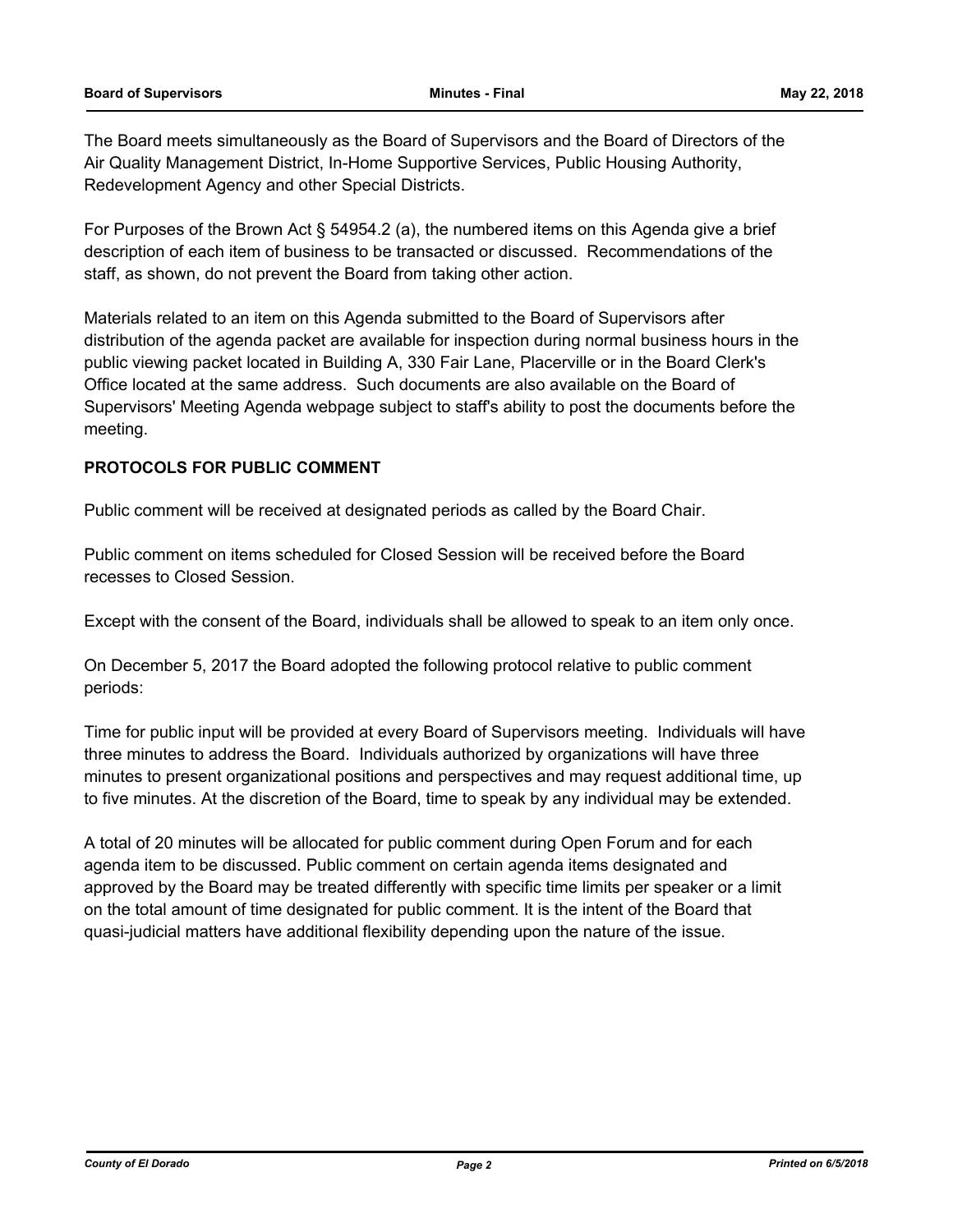Individual Board members may ask clarifying questions but will not engage in substantive dialogue with persons providing input to the Board.

If a person providing input to the Board creates a disruption by refusing to follow Board guidelines, the Chair of the Board may take the following actions.

Step 1. Request the person adhere to Board guidelines. If the person refuses, the Chair may ask the Clerk to turn off the speaker's microphone.

Step 2. If the disruption continues, the Chair may order a recess of the Board meeting.

Step 3. If the disruption continues, the Chair may order the removal of the person from the Board meeting.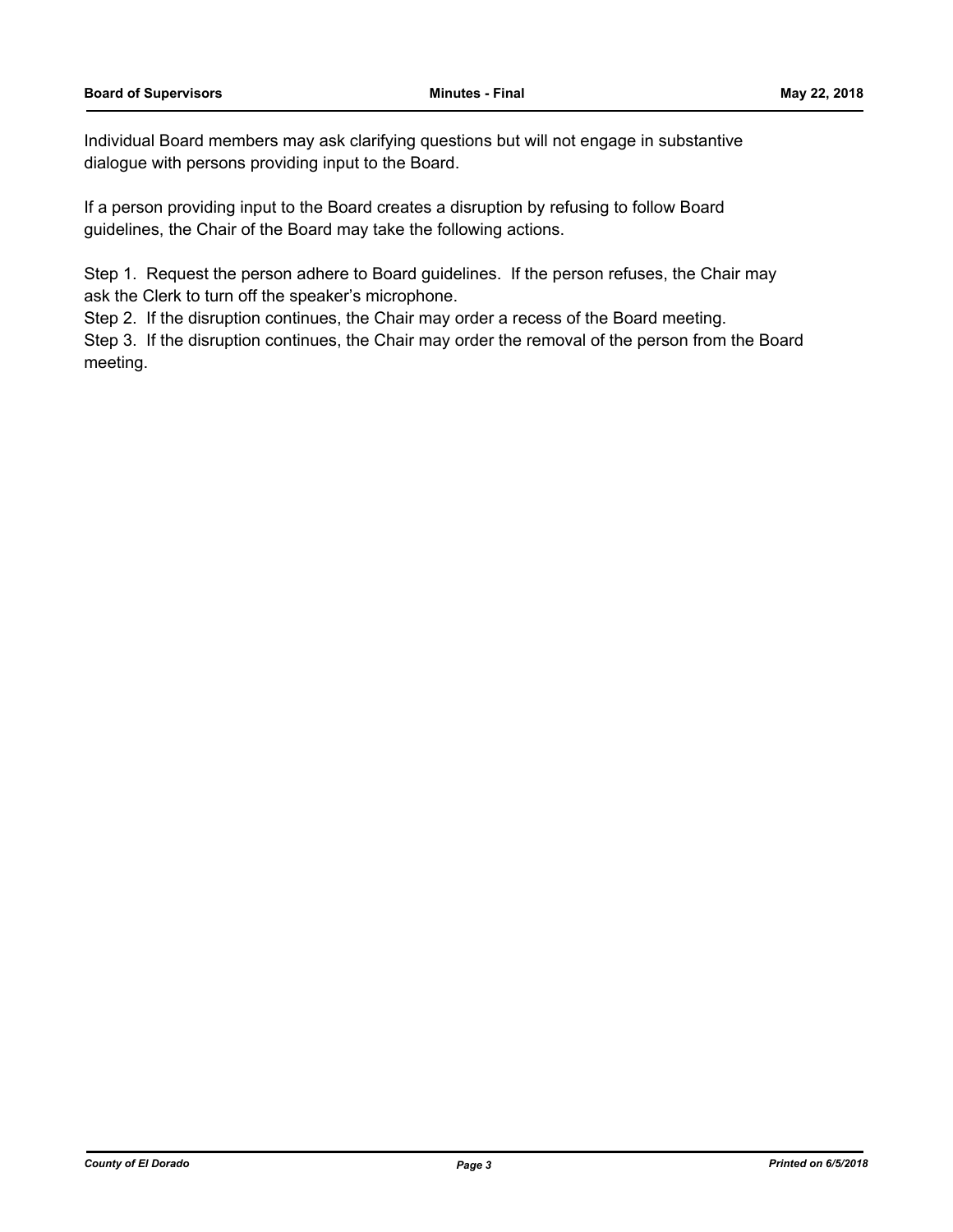### **8:01 A.M. - CALLED TO ORDER AND RECESSED TO CLOSED SESSION**

- Present: 4 Supervisor Veerkamp, Supervisor Frentzen, Supervisor Ranalli and Supervisor Hidahl
- **Absent:** 1 Supervisor Novasel

### **9:00 A.M. - RECONVENED TO OPEN SESSION AND CLOSED SESSION REPORTS**

Present: 5 - Supervisor Veerkamp, Supervisor Frentzen, Supervisor Ranalli, Supervisor Novasel and Supervisor Hidahl

### **INVOCATION AND PLEDGE OF ALLEGIANCE TO THE FLAG**

**Pastor Dave Cooke of the Cold Springs Community Church gave the Invocation. Supervisor Veerkamp led the Pledge of Allegiance to the Flag.**

### **ADOPTION OF THE AGENDA AND APPROVAL OF CONSENT CALENDAR**

**A motion was made by Supervisor Frentzen, seconded by Supervisor Veekamp to Adopt the Agenda and Approve the Consent Calendar with the following changes: Supervisor Veerkamp recused himself from item 22. Pull item 47 for discussion.**

**Yes:** 5 - Veerkamp, Frentzen, Ranalli, Novasel and Hidahl

The Board may make any necessary additions, deletions or corrections to the agenda including moving items to or from the Consent Calendar and adopt the agenda and the Consent Calendar with one single vote. A Board member may request an item be removed from the Consent Calendar for discussion and separate Board action. At the appropriate time as called by the Board Chair, members of the public may make a comment on matters on the Consent Calendar prior to Board action.

# **OPEN FORUM**

*Public Comment: M. Strella, M. Lane, L. Brent-Bumb*

[18-0880](http://eldorado.legistar.com/gateway.aspx?m=l&id=/matter.aspx?key=24227) OPEN FORUM (See Attachment)

Open Forum is an opportunity for members of the public to address the Board of Supervisors on subject matter that is not on their meeting agenda and within their jurisdiction. Public comments during Open Forum are limited to three minutes per person. Individuals authorized by organizations will have three minutes to present organizational positions and perspectives and may request additional time, up to five minutes. The total amount of time reserved for Open Forum is 20 Minutes.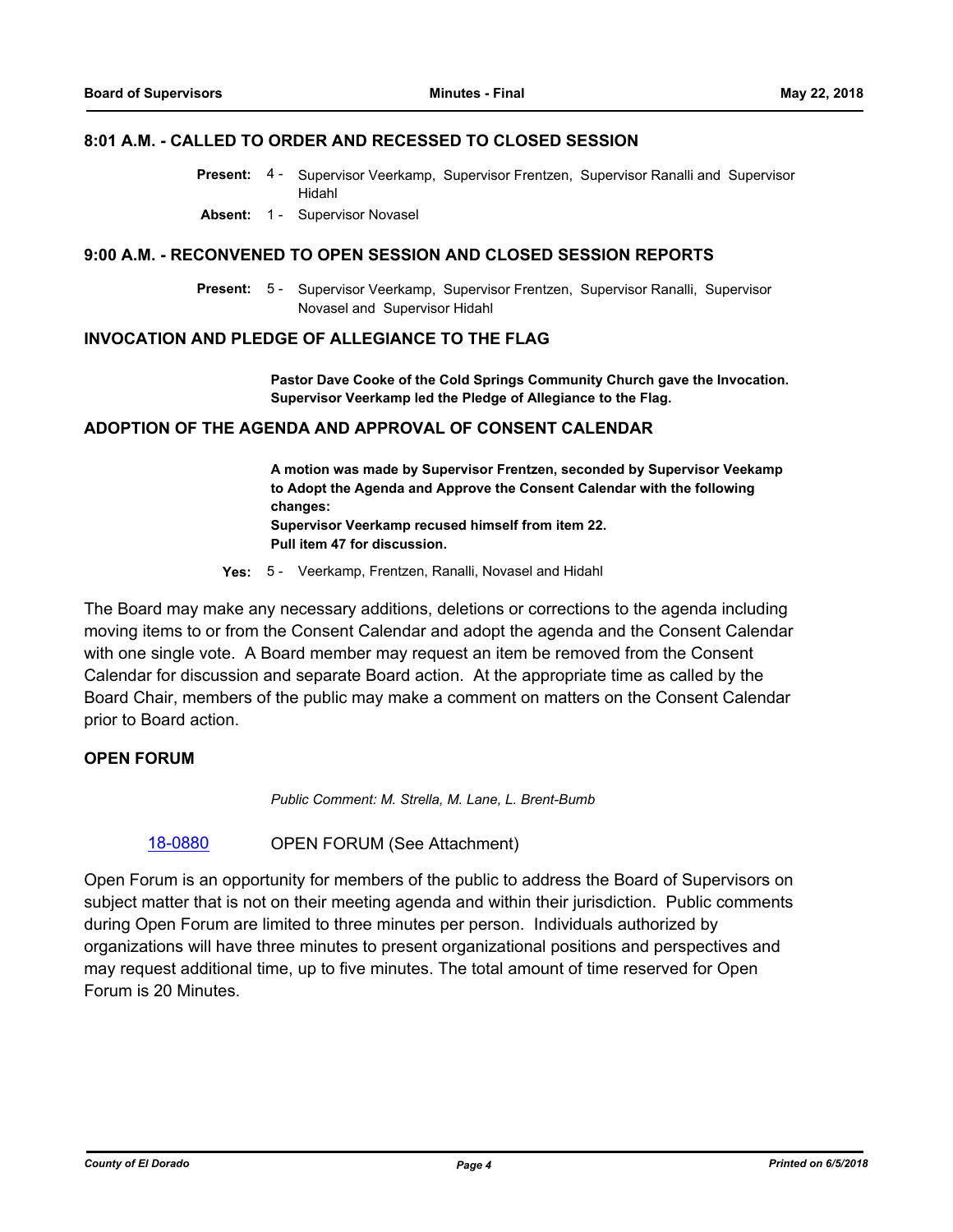# **CONSENT CALENDAR**

**1.** [18-0831](http://eldorado.legistar.com/gateway.aspx?m=l&id=/matter.aspx?key=24178) Clerk of the Board recommending the Board approve the Minutes from the regular meeting of the Board of Supervisors of May 15, 2018.

**This matter was Approved on the Consent Calendar.**

### **GENERAL GOVERNMENT - CONSENT ITEMS**

**2. 18-0772** Auditor-Controller recommending the Board receive and file the report on "Comparison of Actual Tax Proceeds to Adopted Appropriations Limit", the schedule of Prop 4 Compliance for Fiscal Year 2016-17 Actual Revenues, the schedule of Prop 4 Compliance for Fiscal Year 2017-18 Adopted Revenues and set a public hearing for June 12, 2018 at 11:00 a.m. for the discussion and adoption of the resolution for the Appropriations Limit for Fiscal Year 2018-19.

> **This matter was Approved on the Consent Calendar and a public hearing was set for June 12, 2018 at 11:00 a.m. for the discussion and adoption of a resolution for the Appropriations Limit for Fiscal Year 2018-19.**

**3.** [18-0763](http://eldorado.legistar.com/gateway.aspx?m=l&id=/matter.aspx?key=24110) Chief Administrative Office recommending the Board approve and authorize the Chair to sign a budget transfer increasing the Alternate Dispute Resolution Special Revenue Fund revenue (use of existing fund balance) and appropriations by \$22,000, due to unanticipated Fiscal Year 2016-17 expenses paid in Fiscal Year 2017-18. (4/5 vote required)

**FUNDING:** Alternate Dispute Resolution Special Revenue Fund.

**This matter was Approved on the Consent Calendar.**

- **4.** [18-0809](http://eldorado.legistar.com/gateway.aspx?m=l&id=/matter.aspx?key=24156) Chief Administrative Office and the joint Board of Supervisors/Grand Jury Annual Audit Committee recommending the Board receive and file the audits of the County's financial statements, performed by Maze & Associates, for the year ending June 30, 2017. Reports include: A) Annual Financial Report;
	- B) Single Audit Report;
	- C) Appropriations Limit Calculation;
	- D) California Department of Community Services & Development Programs Specific Grant Audit Report;
	- E) Memorandum on Internal Controls; and
	- F) Treasury Compliance Audit.

# **FUNDING:** N/A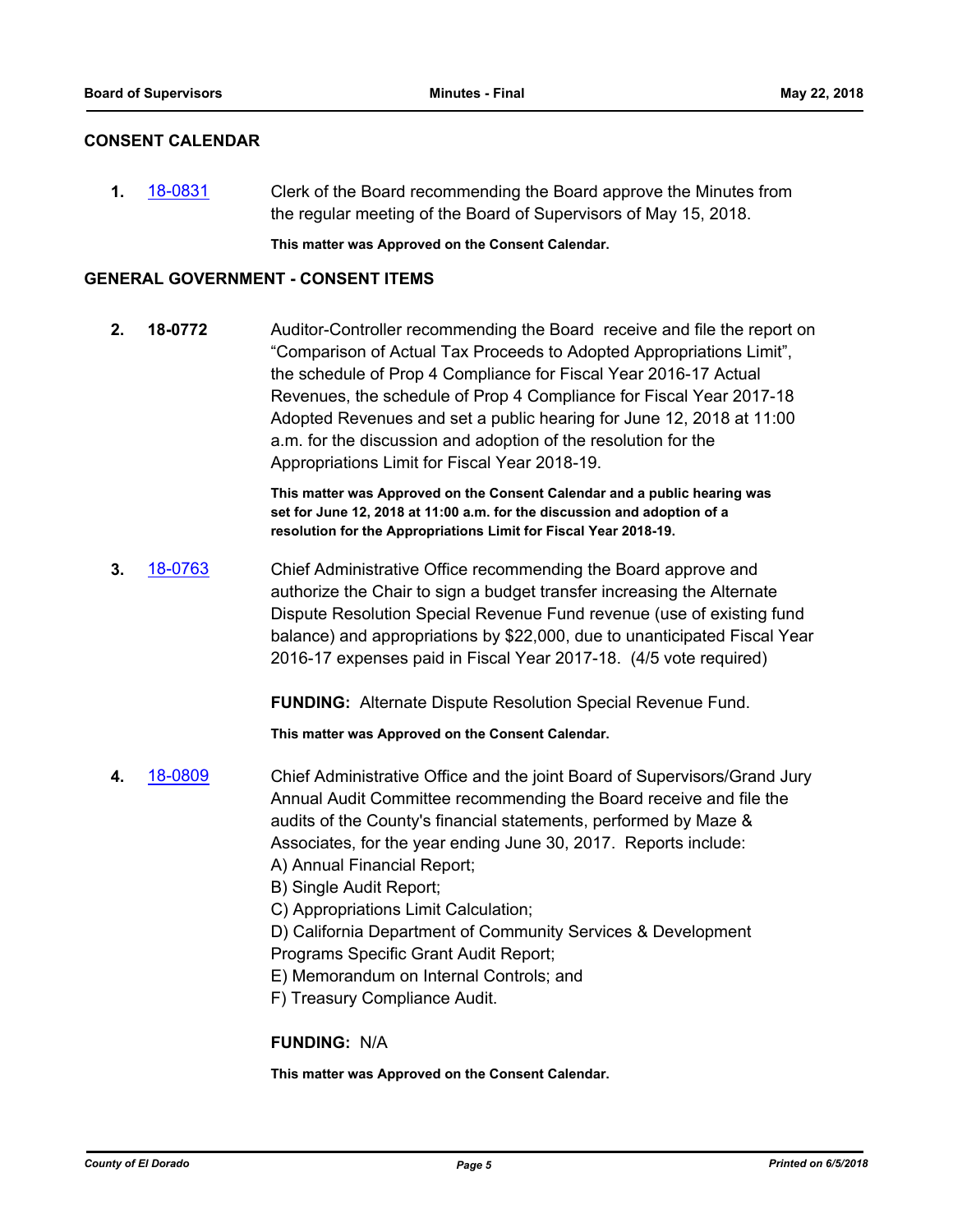**5.** [18-0797](http://eldorado.legistar.com/gateway.aspx?m=l&id=/matter.aspx?key=24144) Chief Administrative Office, Facilities Division, recommending the Board authorize the Chief Administrative Officer to sign the attached representation letter with Turton Commercial Real Estate to serve as the sole and exclusive broker to represent the County of El Dorado in negotiations to purchase parcel number 323-400-16-100.

### **FUNDING:** N/A

**This matter was Approved on the Consent Calendar.**

**6.** [18-0764](http://eldorado.legistar.com/gateway.aspx?m=l&id=/matter.aspx?key=24111) Chief Administrative Office, Facilities Division, recommending the Board: 1) Find that the proposed property acquisition of 3368 Sandy Way in South Lake Tahoe is categorically exempt from review pursuant to California Environmental Quality Act (CEQA) Guideline section 15301(a); and

> 2) Direct and authorize staff to determine that the contingencies are satisfied and authorize the close of escrow to occur no earlier than 35 days after the filing of the CEQA Notice of Exemption.

**FUNDING:** Public Health Fund Balance.

**This matter was Approved on the Consent Calendar.**

**7.** [18-0749](http://eldorado.legistar.com/gateway.aspx?m=l&id=/matter.aspx?key=24096) Chief Administrative Office, Procurement and Contracts Division, presenting items of County surplus property and recommending the Board of Supervisors consider the following:

> 1) Declare forty (40) Carbon Monoxide (CO) Detectors as surplus in accordance with the procedures outlined in the County's Purchasing Ordinance, Chapter 3.12 and Section 3.12.220 thereof; and 2) Authorize the Purchasing Agent to execute an agreement for the donation of the above surplus to El Dorado Hills Fire Department.

# **FUNDING:** N/A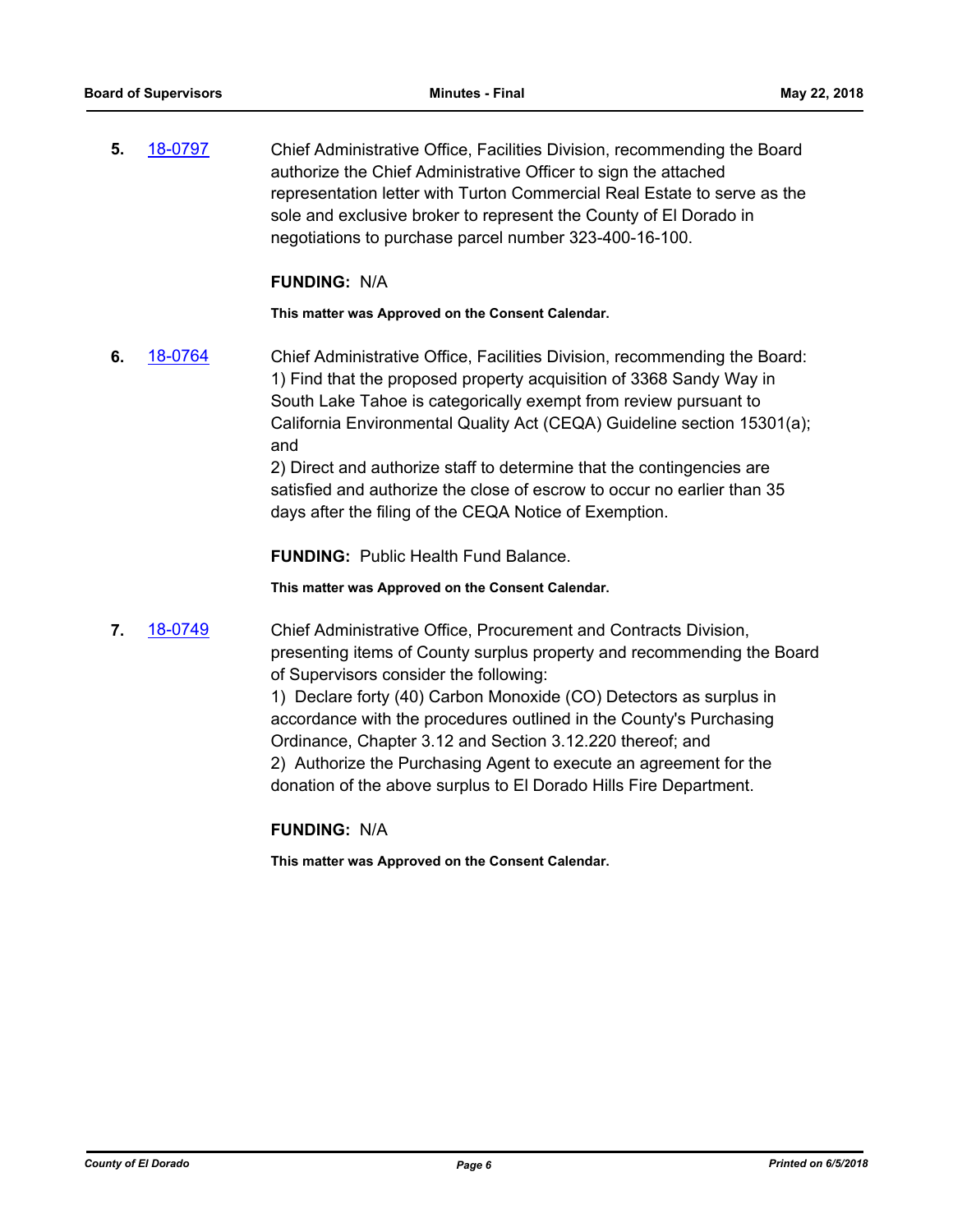**8.** [18-0755](http://eldorado.legistar.com/gateway.aspx?m=l&id=/matter.aspx?key=24102) Chief Administrative Office, Procurement and Contracts Division, presenting items of County surplus property and recommending the Board of Supervisors consider the following: 1) Declare listed items as surplus in accordance with the procedures

outlined in the County's Purchasing Ordinance, Chapter 3.12 and Section 3.12.220 thereof; and

2) Authorize the Purchasing Agent to execute an agreement for the donation of the above surplus to the County of Sacramento Public Health Lab.

# **FUNDING:** N/A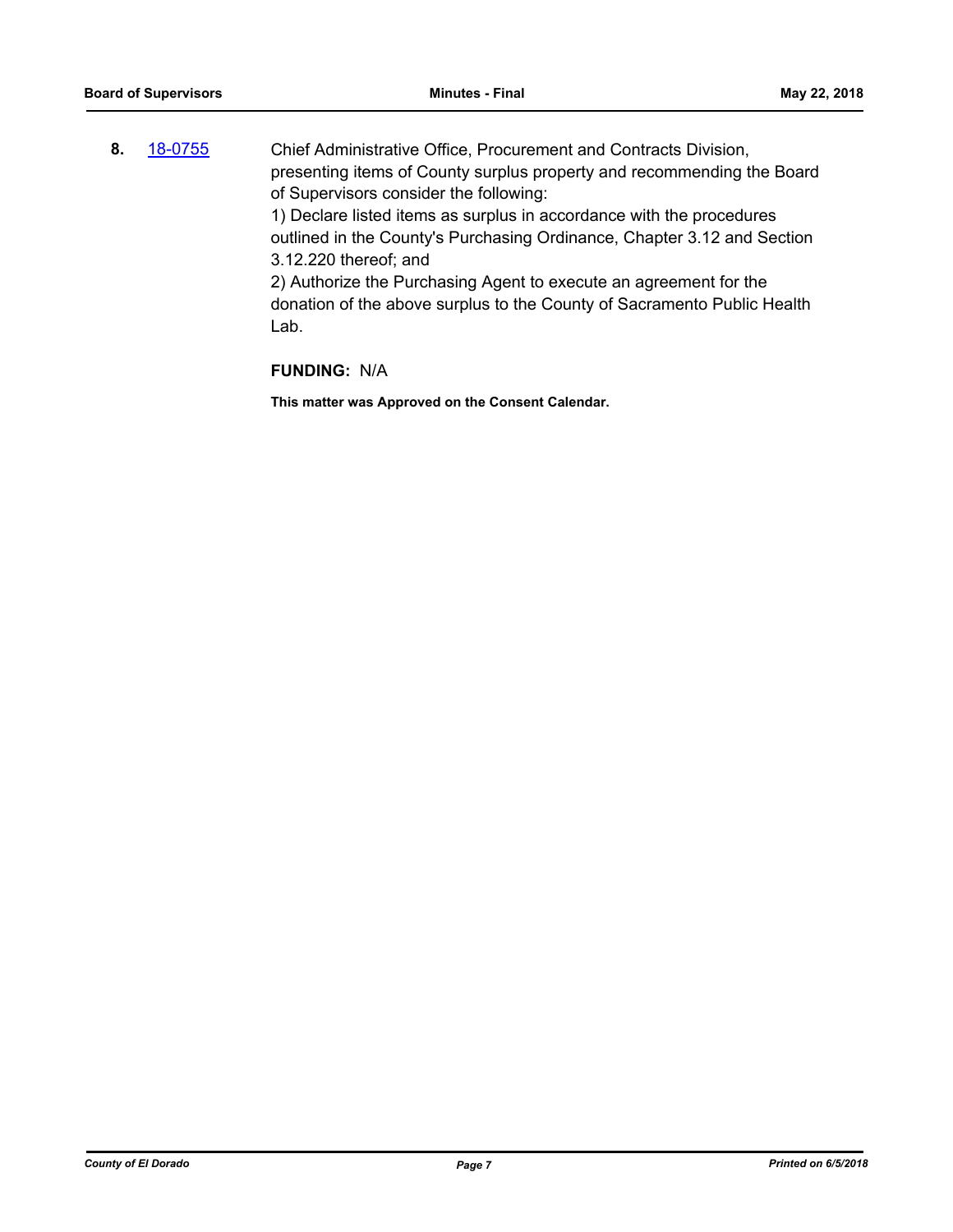| 9. | 18-0734 | Human Resources Department recommending the Board approve the<br>following:                            |
|----|---------|--------------------------------------------------------------------------------------------------------|
|    |         | 1) Revised department-specific class specifications for the Department of                              |
|    |         | Agriculture Weights and Measures: Agricultural Biologist/Standards                                     |
|    |         | Inspector I/II/III (deep class: title change from Agricultural                                         |
|    |         | Biologist/Standards Inspector I/II/Sr.) and Agricultural                                               |
|    |         | Commissioner/Sealer Weights and Measures;                                                              |
|    |         | 2) Revised department-specific class specifications for Air Quality                                    |
|    |         | Management District: Air Quality Engineer, Air Quality Specialist I/II, and                            |
|    |         | Sr. Air Quality Specialist;                                                                            |
|    |         | 3) New department-specific class specification for Air Quality                                         |
|    |         | Management District: Sr. Air Quality Engineer;                                                         |
|    |         | 4) Revised department-specific class specification for Environmental                                   |
|    |         | Management: Director of Environmental Management, Disposal Site                                        |
|    |         | Supervisor, Environmental Health Specialist I/II, Environmental Health                                 |
|    |         | Specialist III (title change from Sr. Environmental Health Specialist),                                |
|    |         | Hazardous Materials-Recycling Specialist, Vector Control Technician I/II,                              |
|    |         | and Sr. Vector Control Technician;                                                                     |
|    |         | 5) New department-specific class specification for Information                                         |
|    |         | Technologies: Business Systems Analyst I/II; and                                                       |
|    |         | 6) Revised County-wide class specification: Development Technician I/II;                               |
|    |         | 7) Adopt and authorize the Chair to sign Resolution 095-2018 to approve                                |
|    |         | the following:                                                                                         |
|    |         | a) The Job Class Numbers, salary ranges, and bargaining units for the                                  |
|    |         | following classifications: Sr. Air Quality Engineer, and the flexibly staffed                          |
|    |         | classification of Business Systems Analyst I/II;                                                       |
|    |         | b) The reclassification/allocation of one (1.0 FTE) position from                                      |
|    |         | Department Analyst I/II to Administrative Analyst I/II in the Environmental                            |
|    |         | Management Department;                                                                                 |
|    |         | c) The classification title change from (deep class) Agricultural                                      |
|    |         | Biologist/Standards Inspector I/II/Sr. to (deep class) Agricultural                                    |
|    |         | Biologist/Standards Inspector I/II/III; and                                                            |
|    |         | d) The classification title change from Sr. Environmental Health Specialist                            |
|    |         | to Environmental Health Specialist III                                                                 |
|    |         | <b>FUNDING:</b><br>N/A                                                                                 |
|    |         | This matter was Approved and Resolution 095-2018 was Adopted upon Approval<br>of the Consent Calendar. |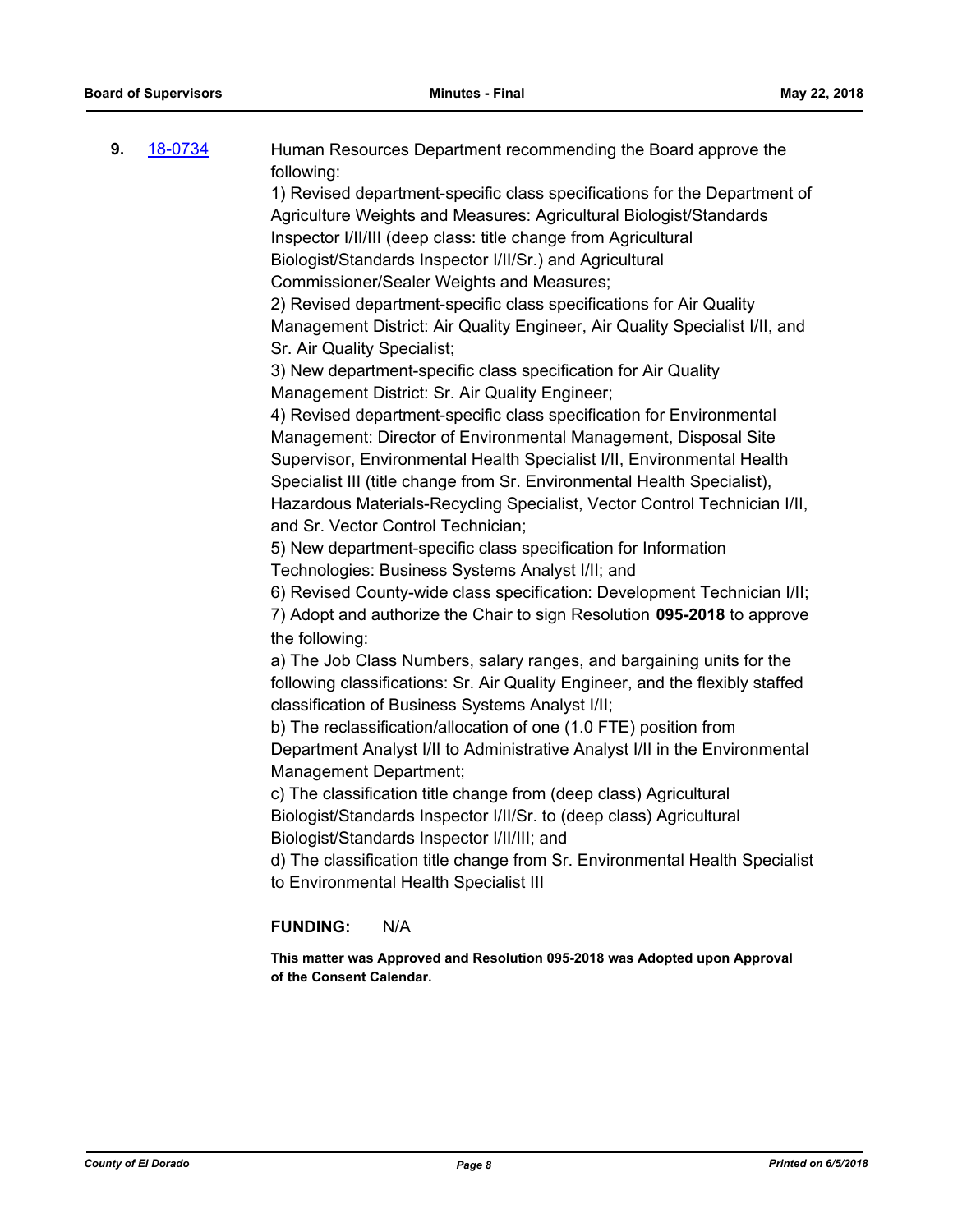**10.** [18-0754](http://eldorado.legistar.com/gateway.aspx?m=l&id=/matter.aspx?key=24101) Human Resources Department recommending the Board adopt and authorize the Chair to sign Resolution **096-2018** approving the new salary range (due to internal equity) for the classification of Registrar of Voters.

**FUNDING:** General Fund.

**Resolution 096-2018 was Adopted upon Approval of the Consent Calendar.**

**11.** [18-0779](http://eldorado.legistar.com/gateway.aspx?m=l&id=/matter.aspx?key=24126) Human Resources Department recommending the Board: 1) Adopt the following new County-wide class specifications: Student Intern (Extra Help), Student Intern-Undergraduate (Extra Help), and Student Intern-Graduate/Law (Extra Help); and

2) Adopt and authorize the Chair to sign Resolution **092-2018** to approve the following:

a) Abolish the Engineering Student Intern - Extra Help classification (Job Class Number: 4713);

b) Abolish the Post-Doctorate Psychology Intern - Extra Help classification (Job Class Number: 8199); and

c) Adopt the following new classifications, job class numbers, bargaining units, and salary ranges: Student Intern - Undergraduate (Extra Help), Student Intern - Graduate/Law (Extra Help), and Student Intern - Post Doctorate (Extra Help).

# **FUNDING**: N/A

**This matter was Approved and Resolution 092-2018 was Adopted upon Approval of the Consent Calendar.**

**12.** [18-0778](http://eldorado.legistar.com/gateway.aspx?m=l&id=/matter.aspx?key=24125) Information Technologies Department recommending the Board adopt and authorize the Chair to sign Resolution **099-2018** to: 1) Delete one (1.0 FTE) Information Technology Technician Trainee/I/II/Sr. position; and 2) Authorize the Human Resources Department to initiate and process a reduction in force.

**FUNDING:** N/A - General Fund Cost Reduction.

**Resolution 099-2018 was Adopted upon Approval of the Consent Calendar.**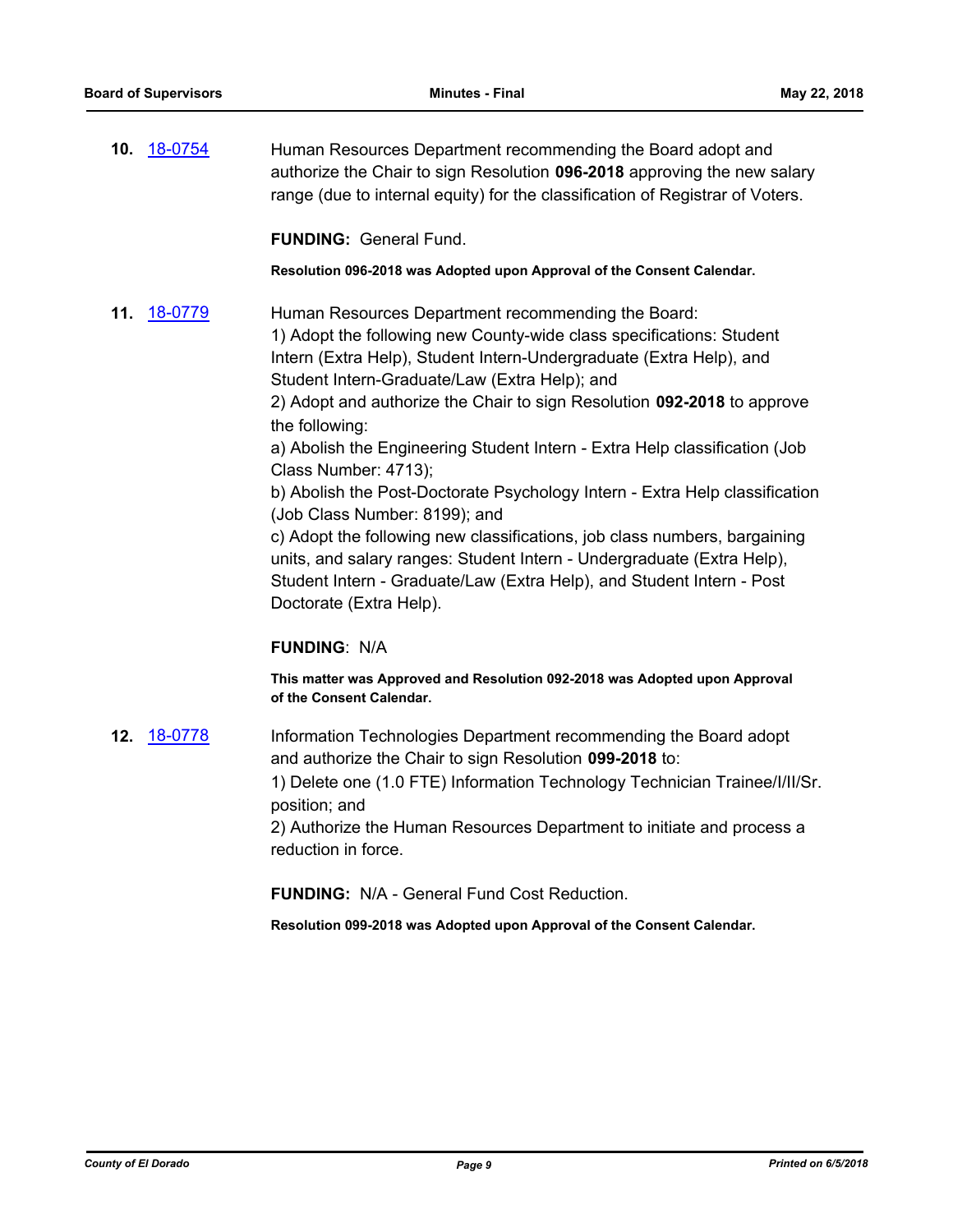**13.** [18-0667](http://eldorado.legistar.com/gateway.aspx?m=l&id=/matter.aspx?key=24012) Treasurer-Tax Collector recommending the Board discharge the Treasurer-Tax Collector's Office from further accountability to collect the debts listed on the attached Discharge of Accountability Report in the amount of \$51,415.05, pursuant to Government Code Sections 25257 through 25259. These debts are deemed uncollectible due to death of debtor or bankruptcy. (Cont. 5/15/18, Item 5)

### **FUNDING:** N/A

**This matter was Approved on the Consent Calendar.**

**14.** [18-0835](http://eldorado.legistar.com/gateway.aspx?m=l&id=/matter.aspx?key=24182) Supervisor Frentzen recommending the Board approve and authorize the Chair to sign a letter in support of Assembly Bill 2258 (Caballero), grant program. This bill is sponsored by the California Association of Local Agency Formation Commissions (CALAFCO) and establishes a funding program to provide grants to Local Agency Formation Commissions (LAFCOs) for conducting in-depth studies and analyses of local government agencies and services for the purposes of creating improved efficiencies in the delivery of local government services and completing the dissolution of inactive special districts. The grant program would be administered by the Strategic Growth Council and would sunset on December 31, 2023.

### **This matter was Approved on the Consent Calendar.**

**15.** [16-0305](http://eldorado.legistar.com/gateway.aspx?m=l&id=/matter.aspx?key=20961) Supervisor Ranalli recommending the Board find that a state of emergency continues to exist in El Dorado County as a result of unprecedented tree mortality due to drought conditions and related bark beetle infestations. (Cont. 5/15/18, Item 7)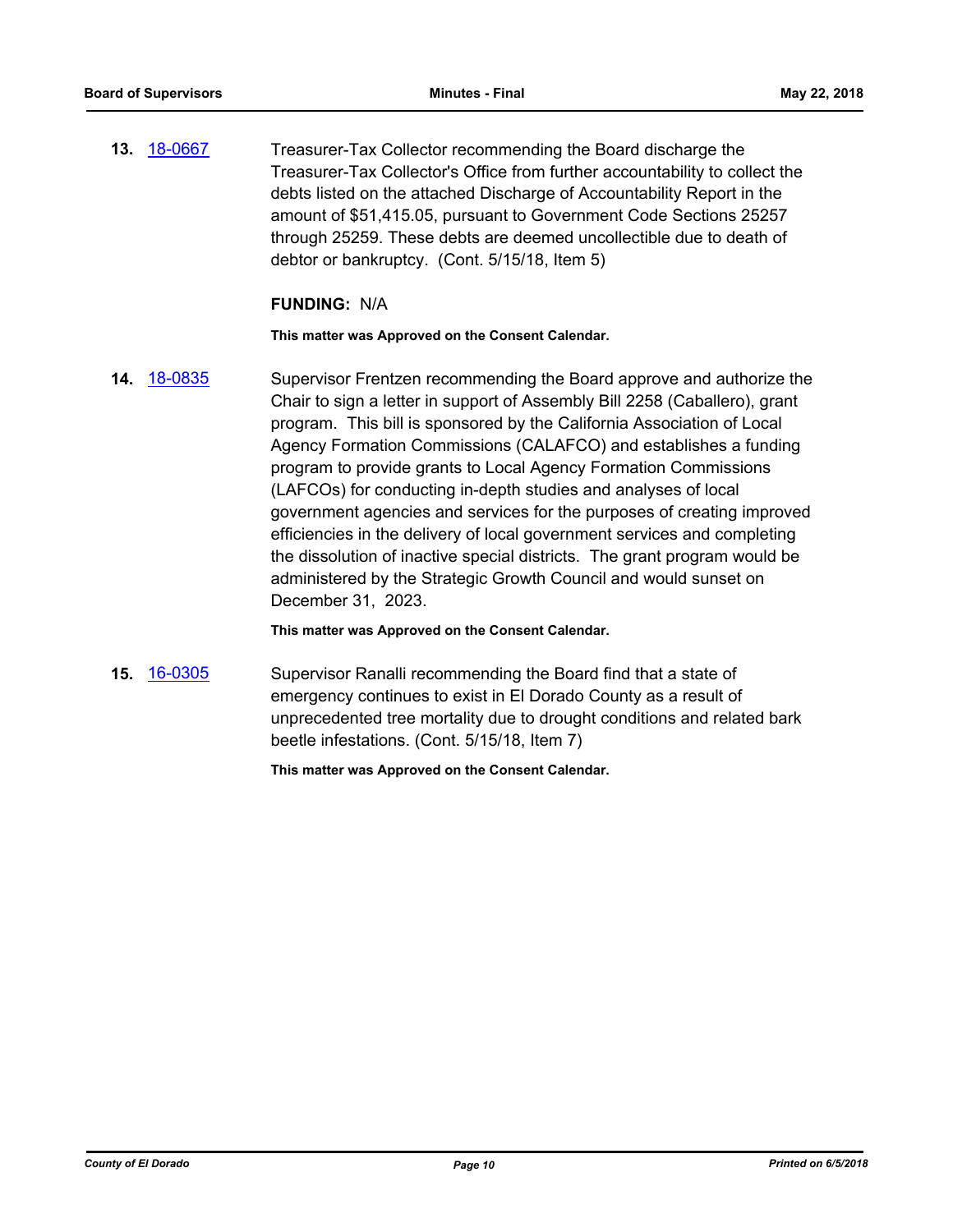### **HEALTH AND HUMAN SERVICES - CONSENT ITEMS**

**16.** [18-0739](http://eldorado.legistar.com/gateway.aspx?m=l&id=/matter.aspx?key=24086) Health and Human Services Agency (HHSA), in conjunction with Sheriff's Department and Probation, recommending the Board:

> 1) Approve and authorize the Chair to sign Agreement 18-95035 (County Agreement 2947) with California Department of Health Care Services, for the provision of the Medi-Cal County Inmate Program, with a maximum obligation of \$403,047.61, for the term July 1, 2018 through June 30, 2019;

> 2) Authorize the Purchasing Agent, or designee, to execute further documents relating to Agreement 18-95035, including amendments that do not increase the dollar amount or term of the Agreement, and contingent upon approval by County Counsel and Risk Management; and 3) Authorize the HHSA Director, HHSA Chief Fiscal Officer (CFO), Sheriff, or Sheriff's Office CFO to administer any subsequent administrative documents, including required fiscal and programmatic reports.

**FUNDING:** Federal (Medicaid).

**This matter was Approved on the Consent Calendar.**

**17.** [18-0771](http://eldorado.legistar.com/gateway.aspx?m=l&id=/matter.aspx?key=24118) Health and Human Services Agency, the Probation Department, and the Sheriff's Office recommending the Board:

> 1) Authorize the submission of a grant application to the United States Department of Justice, Office of Justice Programs - Bureau of Justice Assistance, for the Justice and Mental Health Collaboration Program grant in support of the Stepping Up Initiative in the amount of \$400,000; 2) Authorize the Chief Probation Officer to execute the Grant Application, and associated certifications and questionnaires;

> 3) Delegate authority to the Chief Probation Officer to accept funding and execute the grant agreement, if awarded, including any extension(s) or amendment(s) thereto, contingent upon County Counsel and Risk Management approval; and

4) Authorize the Chief Probation Officer to administer any agreement or subsequent administrative documents relating to said award, including required fiscal and programmatic reports.

**FUNDING:** 80% Federal Funding / 20% matching contribution (met with existing AB 109 Funding).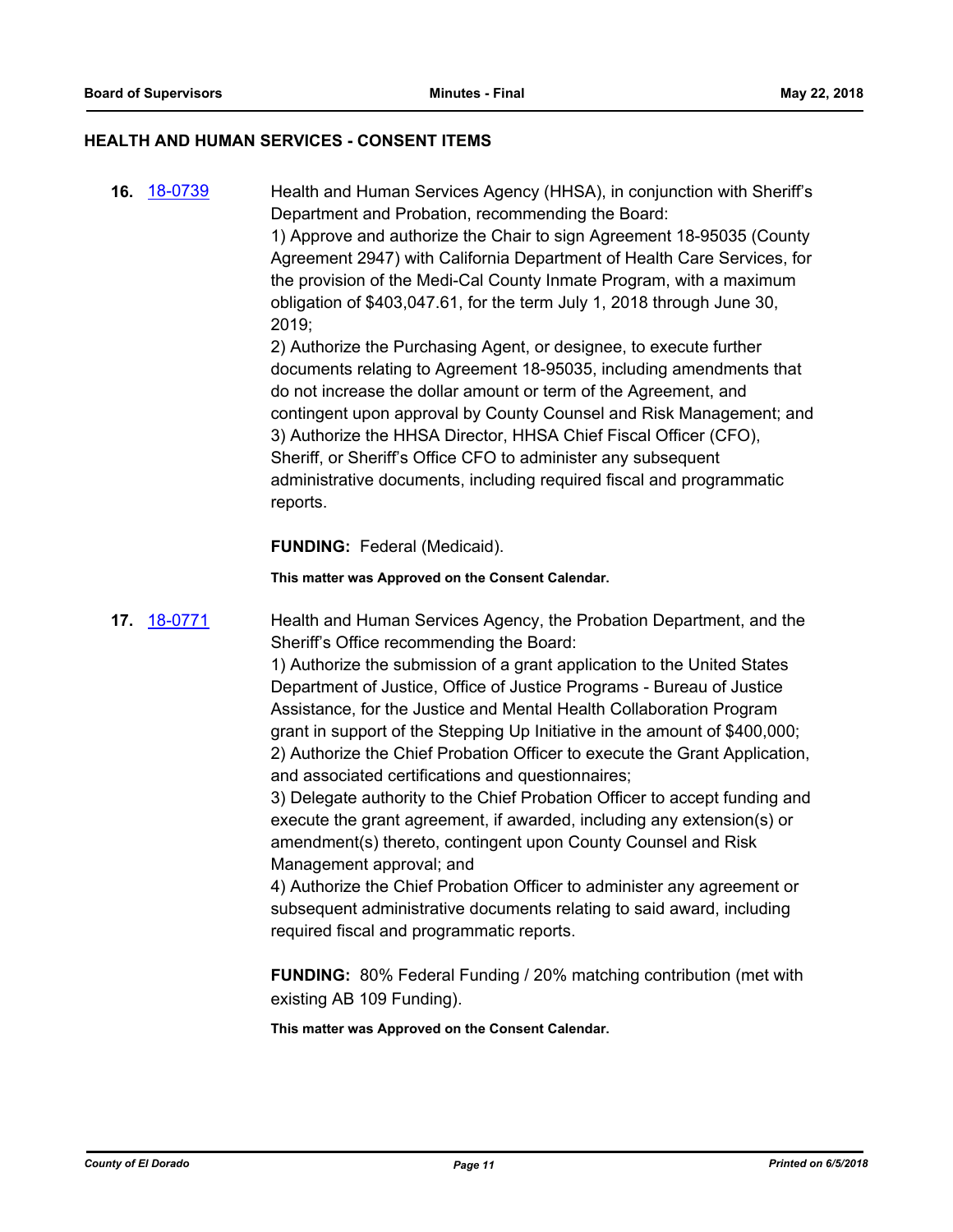### **LAND USE AND DEVELOPMENT - CONSENT ITEMS**

**18.** [18-0358](http://eldorado.legistar.com/gateway.aspx?m=l&id=/matter.aspx?key=23701) Community Development Services, Department of Transportation, recommending the Board approve and authorize the Chair to sign the Third Amendment to Task Order 01, TO 126-S1611-01-03, for construction support services for various subdivisions, permits, and development-driven construction projects, issued to Ghirardelli Associates, Inc., under Agreement for Services 126-S1611, to increase the not-to-exceed amount of the Task Order by \$245,000 for a total not-to-exceed amount of \$935,000, to provide for continuing subdivision inspection services for the remainder of the construction season, with no increase in rates and no change to the expiration date of the contract.

**FUNDING:** Developer Funded.

**This matter was Approved on the Consent Calendar.**

**19.** [18-0405](http://eldorado.legistar.com/gateway.aspx?m=l&id=/matter.aspx?key=23750) Community Development Services, Department of Transportation, recommending the Board approve and authorize the Chair to sign Agreement for Services 2885 with Drake, Haglan & Associates, Inc., for a not-to-exceed amount of \$513,364.18, to provide construction management and environmental support services for the Sly Park Road at Clear Creek Crossing - Bridge Replacement Project, CIP 77115, for a term commencing upon execution by both parties and expiring three years thereafter.

> **FUNDING:** Highway Bridge Program (86%), Regional Surface Transportation Program Funds - Exchange and Match (1%), Traffic Impact Mitigation Fees - Zones 1-7 and West Slope (12%), and Road Fund (<1%). (Federal and Local Funds)

**This matter was Approved on the Consent Calendar.**

- **20.** [18-0527](http://eldorado.legistar.com/gateway.aspx?m=l&id=/matter.aspx?key=23872) Community Development Services, Department of Transportation, recommending the Board consider the following pertaining to the 2018 Marshall Road Pavement Rehabilitation Project, Contract PW 18-31212, Project No 49307, Contract 2932:
	- 1) Approve and adopt the Contract Documents; and
	- 2) Authorize advertisement for construction bids.

**FUNDING:** Road Fund - Local Discretionary Funds. (100% - Local)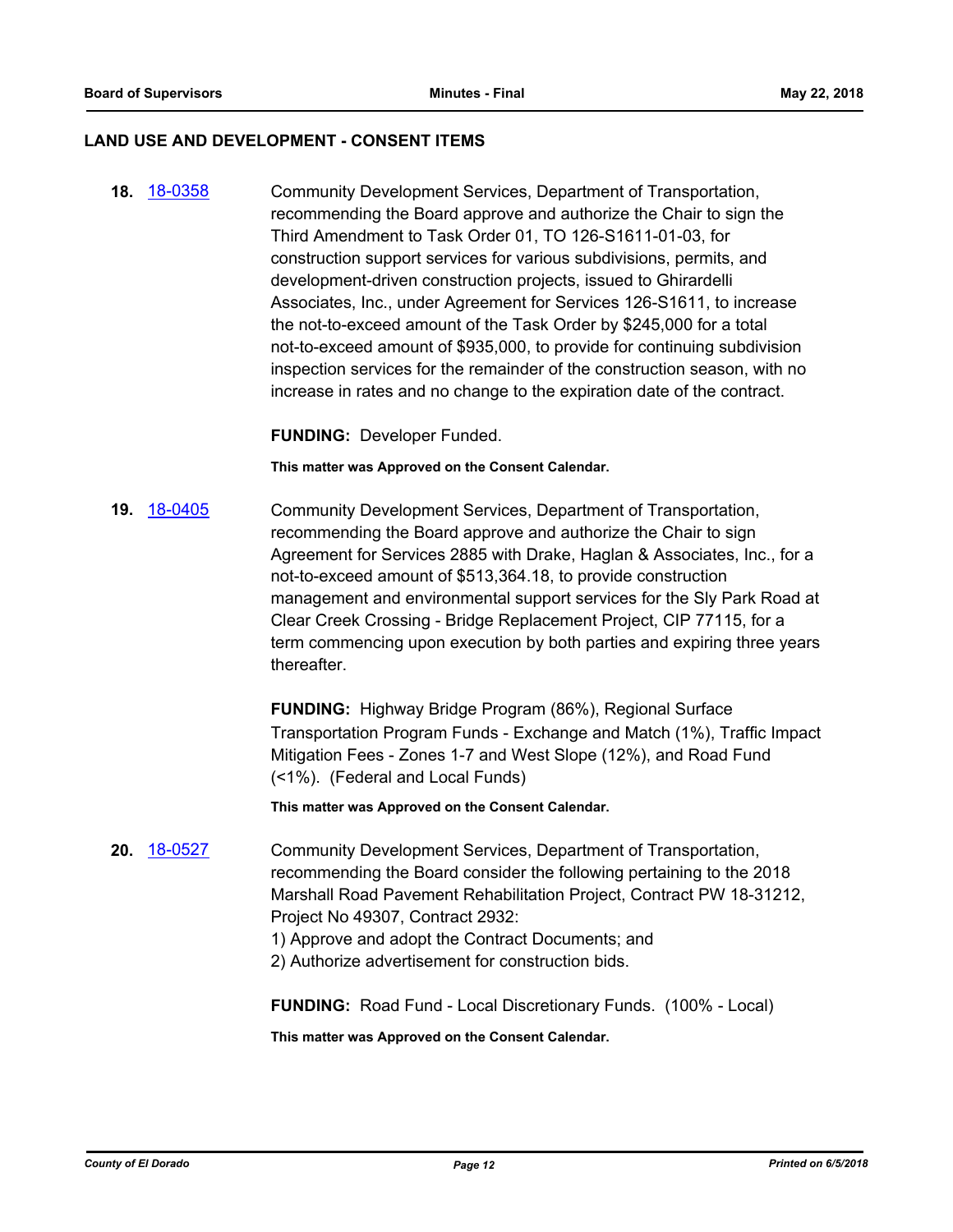**21.** [18-0540](http://eldorado.legistar.com/gateway.aspx?m=l&id=/matter.aspx?key=23885) Community Development Services, Department of Transportation, recommending the Board approve and authorize the Chair to sign the Offsite Road Improvement Agreement for North Silver Dove Way, Road Improvement Agreement 18-54823, between the County and the Developer, Lennar Winncrest, LLC.

**FUNDING:** Developer Funded.

**This matter was Approved on the Consent Calendar.**

**22.** [18-0557](http://eldorado.legistar.com/gateway.aspx?m=l&id=/matter.aspx?key=23902) Community Development Services, Department of Transportation, recommending the Board consider the following: 1) Approve and authorize the Chair to sign the Notice of Acceptance with Doug Veerkamp General Engineering, Inc., for the Kyburz Drive Culvert Repair Project, Contract PW 17-31169, CIP 78703; and 2) Approve and authorize the Clerk of the Board to release the Payment and Performance Bonds to the Surety upon notification from the Department of Transportation, after the one-year guarantee period.

> **FUNDING:** Local and State discretionary Road funding initially (100%), with Transportation staff working with the Federal Emergency Management Agency and the California Office of Emergency Services to obtain reimbursement of up to 93.75% of total project costs. (Local/State/Federal)

**This matter was Approved on the Consent Calendar. Supervisor Veerkamp recused himself from this matter.**

**23.** [18-0603](http://eldorado.legistar.com/gateway.aspx?m=l&id=/matter.aspx?key=23948) Community Development Services, Department of Transportation, recommending the Board adopt and authorize the Chair to sign Resolution **093-2018** accepting the 2017 revisions to the County of El Dorado Maintained Mileage System.

**FUNDING:** N/A

**Resolution 093-2018 was Adopted upon Approval of the Consent Calendar.**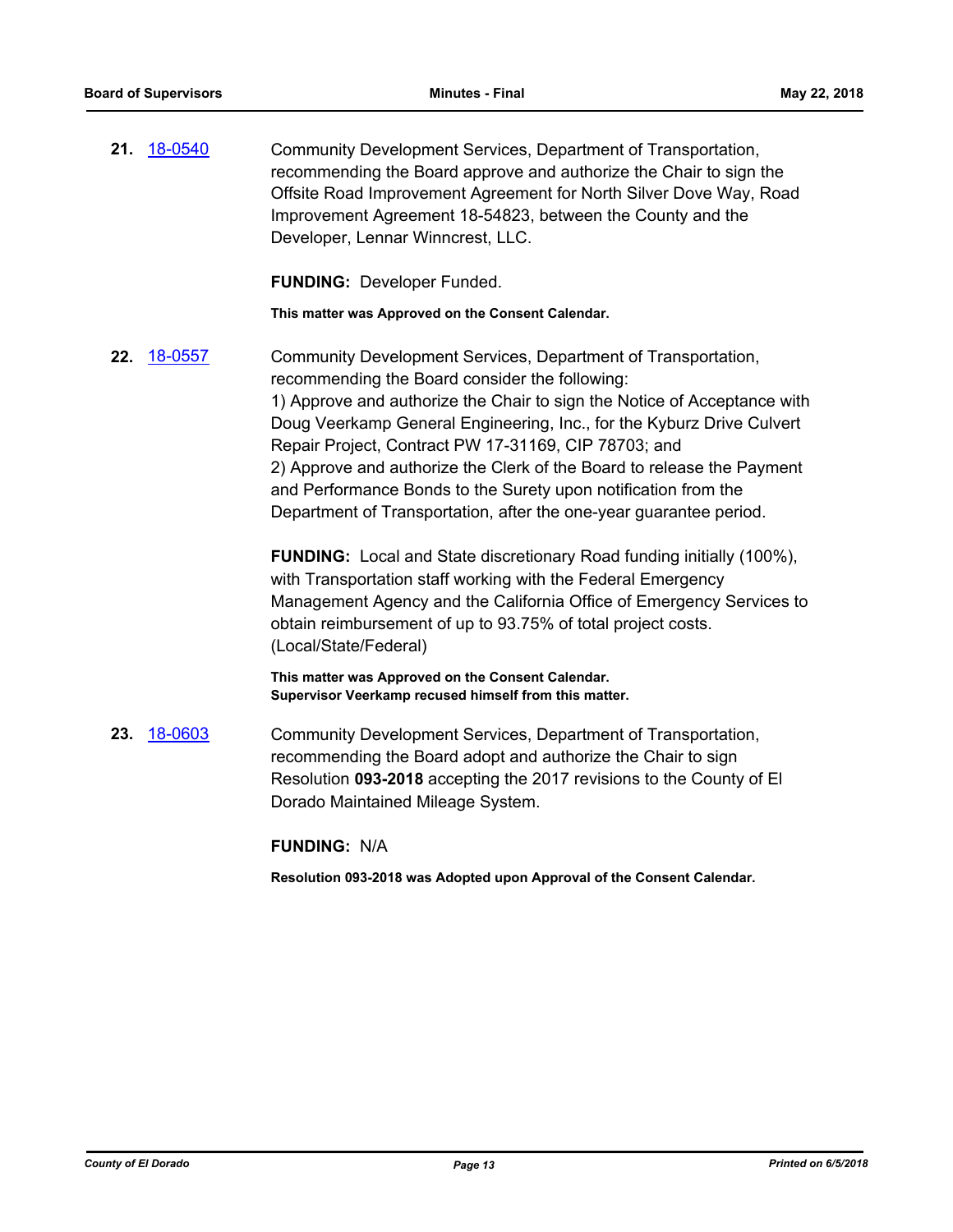**24.** [18-0669](http://eldorado.legistar.com/gateway.aspx?m=l&id=/matter.aspx?key=24014) Community Development Services, Department of Transportation, recommending the Board consider the following actions related to the Hanks Exchange Road at Squaw Hollow Creek - Bridge Replacement Project, CIP 77135: 1) Adopt the California Environmental Quality Act (CEQA) Mitigated

Negative Declaration and Mitigation Monitoring and Reporting Plan; and 2) Approve the Project as described in the CEQA Initial Study / Mitigated Negative Declaration.

**FUNDING:** Highway Bridge Program (99%) and Regional Surface Transportation Program (1%). (Federal Funds)

**This matter was Approved on the Consent Calendar.**

**25.** [18-0710](http://eldorado.legistar.com/gateway.aspx?m=l&id=/matter.aspx?key=24054) Community Development Services, Department of Transportation, recommending the Board approve and authorize the Chair to sign Agreement for Services 2798 with the Tahoe Resource Conservation District in an amount not to exceed \$113,500 and a term to become effective upon execution and expiring on December 31, 2019 for Monitoring Support Services for the Country Club Heights Phase 3 Erosion Control Project.

> **FUNDING:** California Tahoe Conservancy - Proposition 1 Grant Program (100%).

**This matter was Approved on the Consent Calendar.**

**26.** [18-0801](http://eldorado.legistar.com/gateway.aspx?m=l&id=/matter.aspx?key=24148) Community Development Services, Department of Transportation, recommending the Board:

> 1) Approve and authorize the Chair to sign a budget transfer adjusting the budget for Fiscal Year 2017/18, in the amount of \$61,000, to allow for the purchase of an equipment trailer for the Department of Transportation and for the retention of a street sweeper used in the South Lake Tahoe Basin; and

2) Approve the addition of an equipment trailer to the Department of Transportation fixed asset list (4/5 vote required to approve the budget transfer).

**FUNDING:** Transportation budget - no net increase.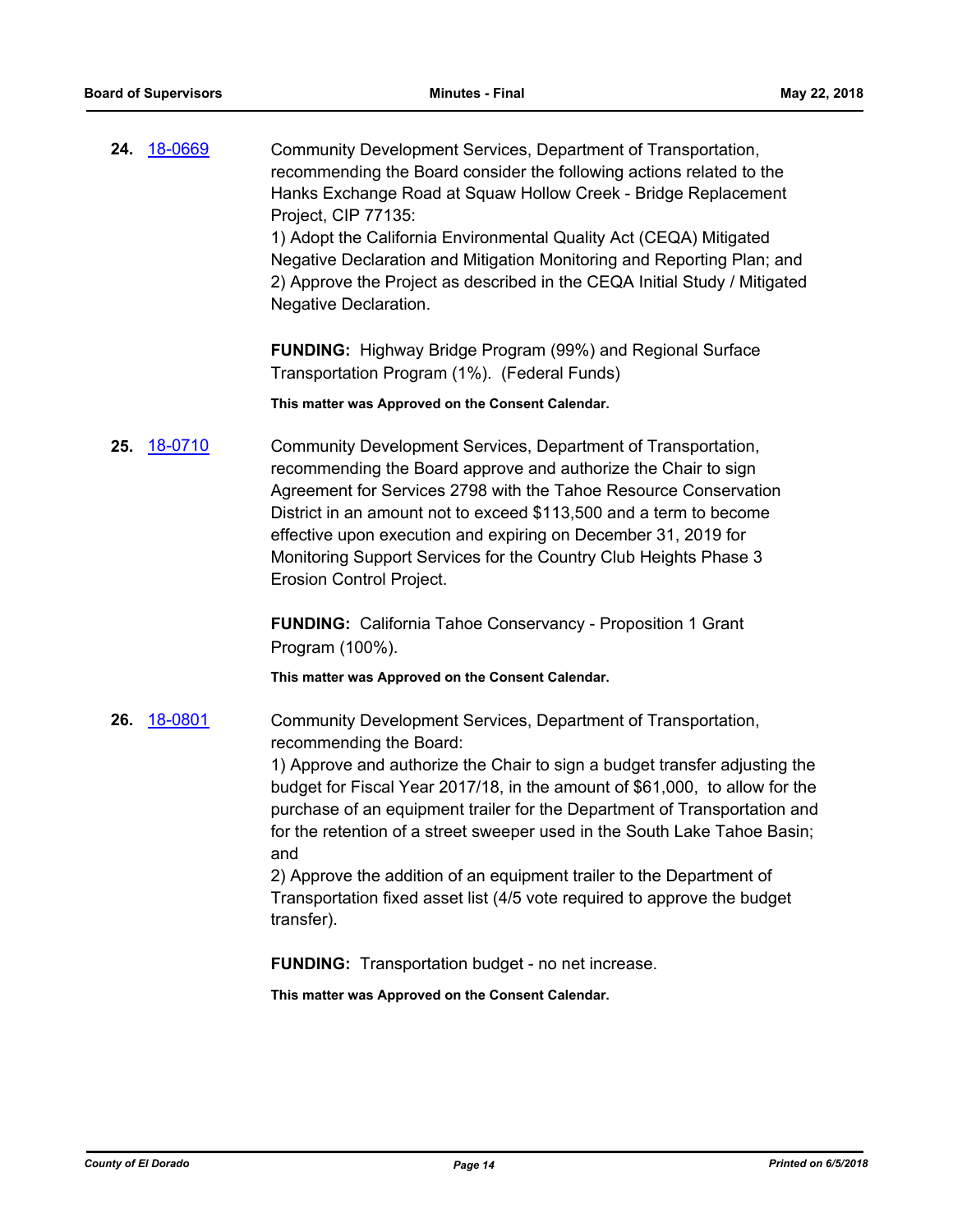**27.** [18-0808](http://eldorado.legistar.com/gateway.aspx?m=l&id=/matter.aspx?key=24155) Community Development Services, Department of Environmental Management, recommending the Board approve and authorize the Chair to sign a correction to a previously approved Budget Transfer to: 1) Increase the Environmental Management Phillips 66 Settlement Special Revenue Fund Operating Transfer Out appropriation by \$22,500 to provide the additional funding needed for the purchase of a tactical robot for hazardous materials emergency responses; and 2) Offset this \$22,500 appropriation with an increase in Use of Fund Balance. (4/5 vote required)

### **FUNDING:** Various.

**This matter was Approved on the Consent Calendar.**

**28.** [18-0829](http://eldorado.legistar.com/gateway.aspx?m=l&id=/matter.aspx?key=24176) Planning and Building Department and Human Resources Department recommending the Board adopt and authorize the Chair to sign Resolution **100-2018** to rescind and replace Resolution 037-2018 to correct an error related to the Bargaining Unit and Job Class Number specified in the original resolution regarding the Deputy Director of Planning classification (vacant).

**Resolution 100-2018 was Adopted upon Approval of the Consent Calendar.**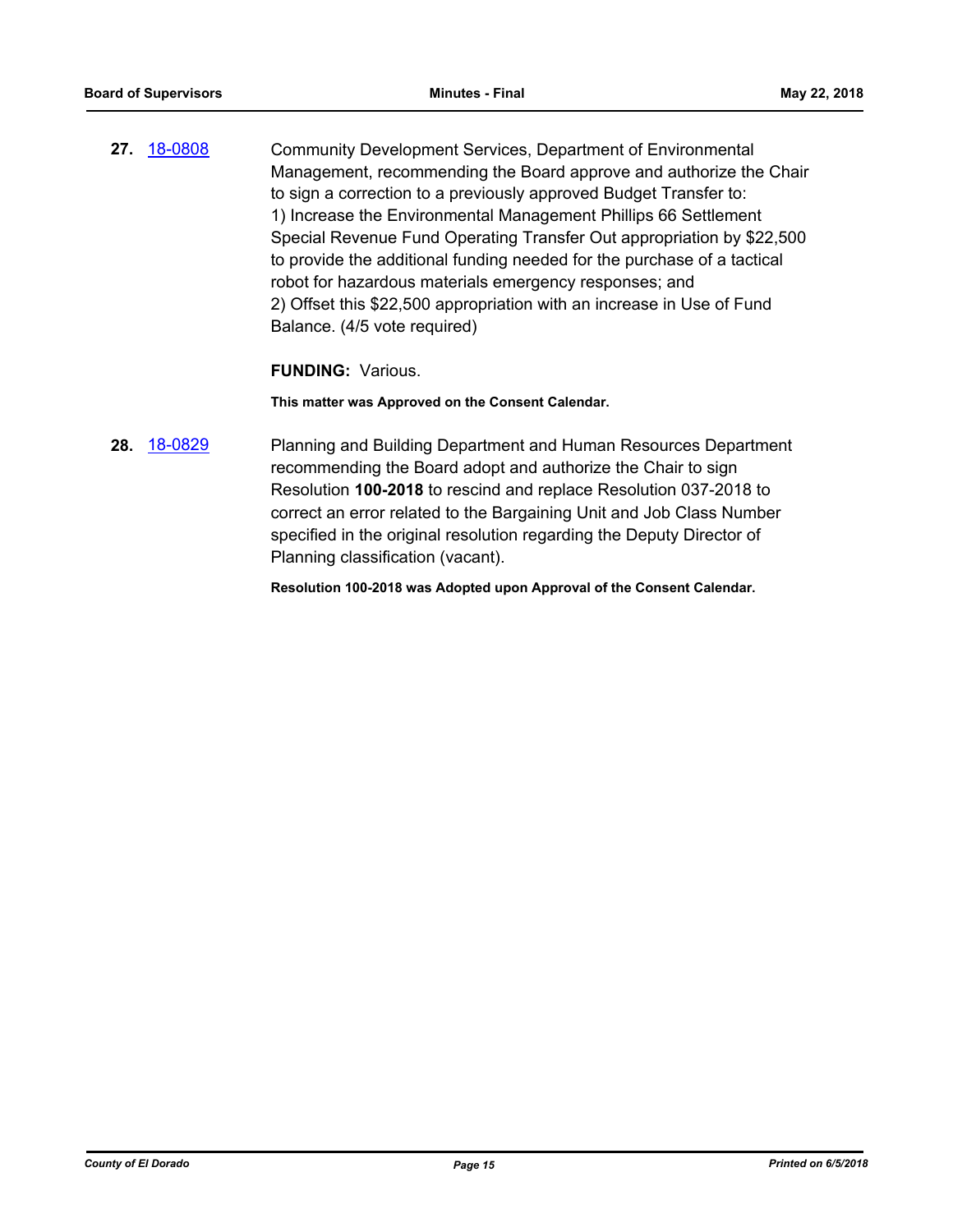### **LAW AND JUSTICE - CONSENT ITEMS**

**29.** [18-0727](http://eldorado.legistar.com/gateway.aspx?m=l&id=/matter.aspx?key=24074) District Attorney recommending the Board adopt and authorize the Chair to sign Resolution **094-2018** authorizing the District Attorney to execute the Standard Agreement and Certification with California Victim Compensation Board for the grant period of July 1, 2018 through June 30, 2021 in the amount of \$490,047, including any extensions or amendments thereof (subject to approval by County Counsel) which may be prompted by changes in funding levels and would not increase net county cost.

**FUNDING:** California Victim Compensation Government Claims Board.

**Resolution 094-2018 was Adopted upon Approval of the Consent Calendar.**

**30.** [18-0506](http://eldorado.legistar.com/gateway.aspx?m=l&id=/matter.aspx?key=23851) Sheriff's Office in partnership with the District Attorney recommending the Board approve and authorize the Chair to sign Memorandum of Understanding 571-M1411 (FENIX 996), Amendment V, with the State of California Department of Justice for forensic DNA services extending the term 12 months effective June 1, 2018, through May 31, 2019, and authorizing compensation in the amount of \$164,198.00

> **FUNDING:** DNA Fingerprint, Unsolved Crime and Innocence Protection Act (Proposition 69), DNA Identification Special Revenue Fund.

**This matter was Approved on the Consent Calendar.**

# **END CONSENT CALENDAR**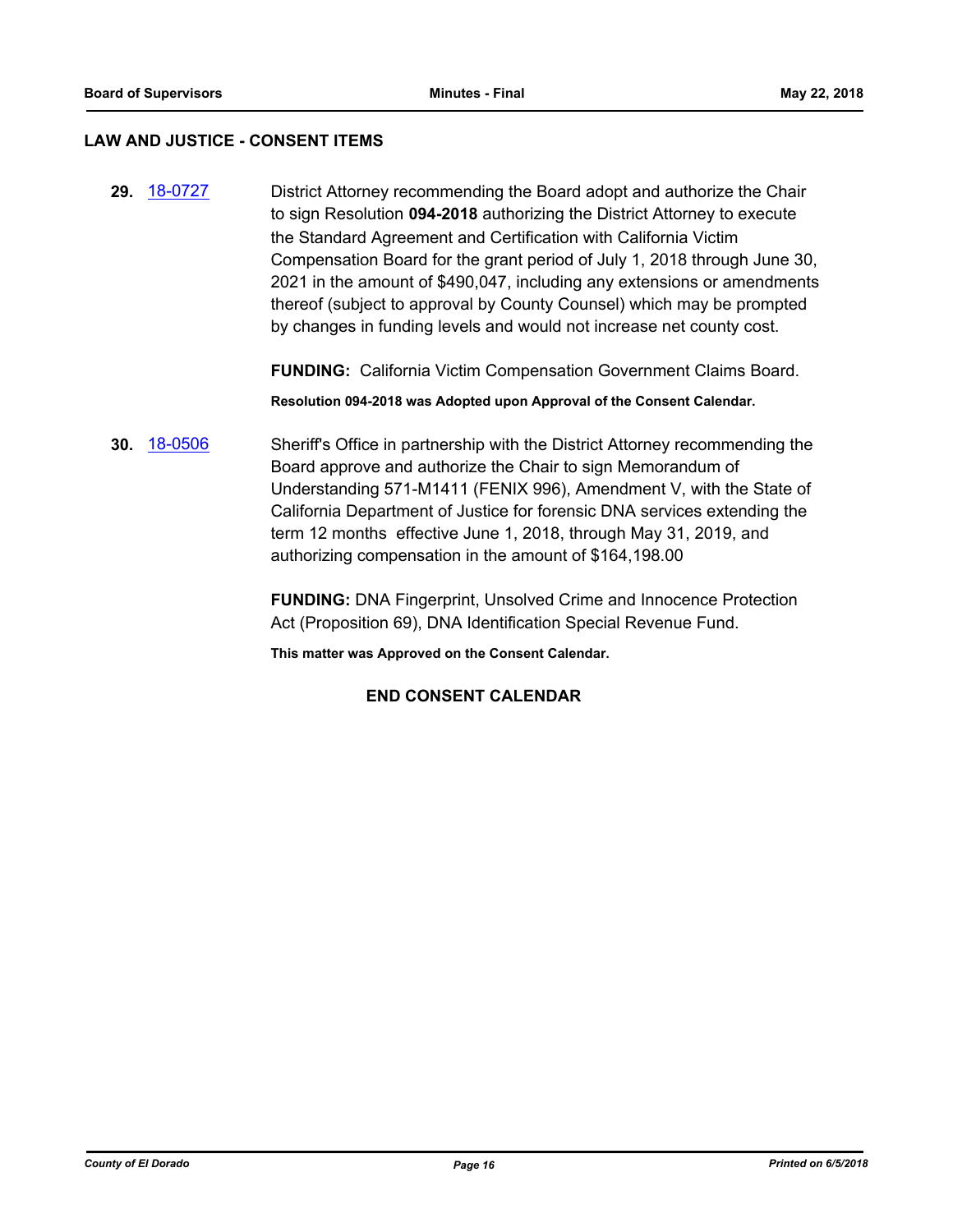### **DEPARTMENT MATTERS (Items in this category may be called at any time)**

**31.** [18-0799](http://eldorado.legistar.com/gateway.aspx?m=l&id=/matter.aspx?key=24146) Vacation Home Rental Ad Hoc Committee recommending the Board approve and authorize the Chair to sign a voluntary collection agreement with Airbnb, Inc., for the collection and remittance of Transient Occupancy Tax levied on lodging transactions within the unincorporated area of the County that are booked through its online platforms. (Est. Time: 5 Min.)

# **FUNDING:** N/A

**A motion was made by Supervisor Novasel, seconded by Supervisor Hidahl to Approve this matter.**

**Yes:** 5 - Veerkamp, Frentzen, Ranalli, Novasel and Hidahl

# **32.** [18-0816](http://eldorado.legistar.com/gateway.aspx?m=l&id=/matter.aspx?key=24163) Vacation Home Rental Ad Hoc Committee recommending the Board consider the following:

1) Approve the **Introduction** (First Reading) of Ordinance **5085** amending Chapter 5.56 of the County ordinance code related to Vacation Home Rentals in the Lake Tahoe Basin to apply the chapter's provisions to the entire unincorporated area of the County and to incorporate revisions approved in concept by the Board of Supervisors on May 2, 2018; and

2) Waive full reading, read by title only and continue this matter to June 5, 2018 for **Final Passage** (Second Reading). (Est. Time: 30 Min.)

*Public Comment: D. Gonzales, N. Santiago, K. Beal, L. Brent-Bumb*

**A motion was made by Supervisor Ranalli, seconded by Supervisor Novasel to Approve this matter and Continue Ordinance 5085 to June 5, 2018 for Final Passage (Second Reading) with direction to staff to include how to approach the signage for the West Slope as part of the Board's future actions.**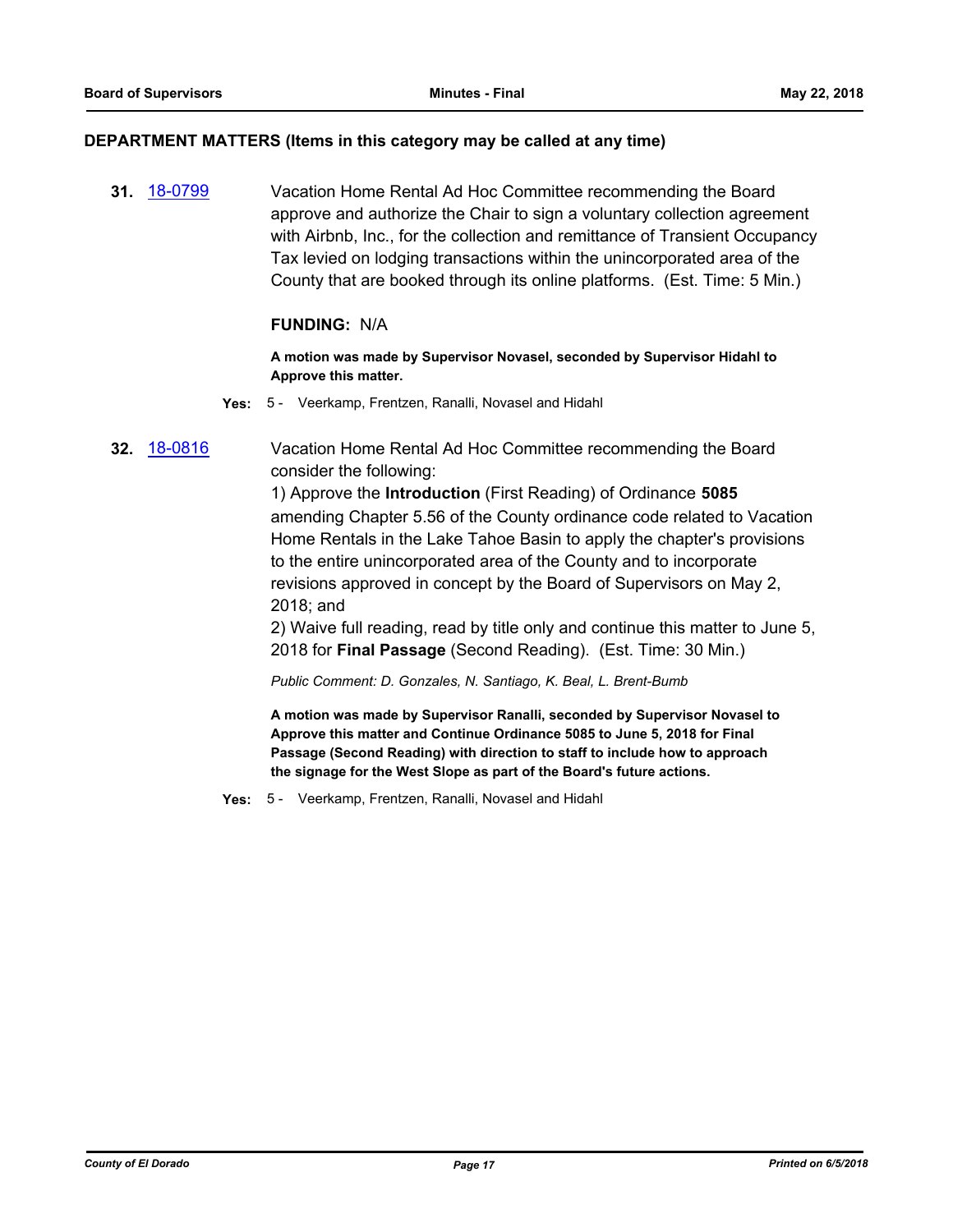### **11:00 A.M. - TIME ALLOCATION**

**33.** [18-0188](http://eldorado.legistar.com/gateway.aspx?m=l&id=/matter.aspx?key=23530) Health and Human Services Agency, on behalf of the El Dorado County Commission on Aging, recommending the Board:

> 1) Adopt a Proclamation recognizing May 2018 as "Older Americans Month" in El Dorado County;

2) Present a certificate to each Senior of the Year nominee, mentioning, as noted on the certificate, their primary contribution to the community; and

3) Announce the 2018 County of El Dorado Senior of the Year, and present the award to the nominee selected by the Commission on Aging to receive this honor. (Est. Time: 20 Min.)

### **FUNDING:** N/A

**Supervisor Ranalli read the Proclamation.**

**A certificate was presented to each Senior of the Year nominee. Dennis and Ann Letl were announced as the 2018 County of El Dorado Senior of the Year. A motion was made by Supervisor Ranalli, seconded by Supervisor Frentzen to Approve this matter.**

**Yes:** 5 - Veerkamp, Frentzen, Ranalli, Novasel and Hidahl

**34.** [18-0812](http://eldorado.legistar.com/gateway.aspx?m=l&id=/matter.aspx?key=24159) Supervisor Ranalli recommending Board:

1) Receive presentation from Chief Mike Webb, CAL FIRE Amador-El Dorado Unit, on Growlersburg Conservation Camp #33 that includes information on the Camp's history and the fire suppression, emergency response, fuels management, forest restoration and community service programs provided by the Camp;

2) Approve and authorize signature of Chair on Proclamation recognizing the Growlersburg Conservation Camp Program on its 50 Year Anniversary of providing fire suppression and community service work throughout the County of El Dorado and the State of California; and 3) Encourage the community to attend the Growlersburg Conservation Camp's 50 Year Celebration on Friday, June 1, 2018, at the Growlersburg Camp in Georgetown. (Est. Time: 10 Min.)

Clerk of the Board note: On May 24, 2018 Cal Fire reported to the County that this event is not open to the public as originally believed. We apologize for the inconvenience.

**Supervisor Ranalli read the Proclamation. Chief Mike Webb, CAL FIRE Amador-El Dorado Unit gave a presentation on the Growlersburg Conservation Camp 33. A motion was made by Supervisor Ranalli, seconded by Supervisor Veerkamp to Approve this matter.**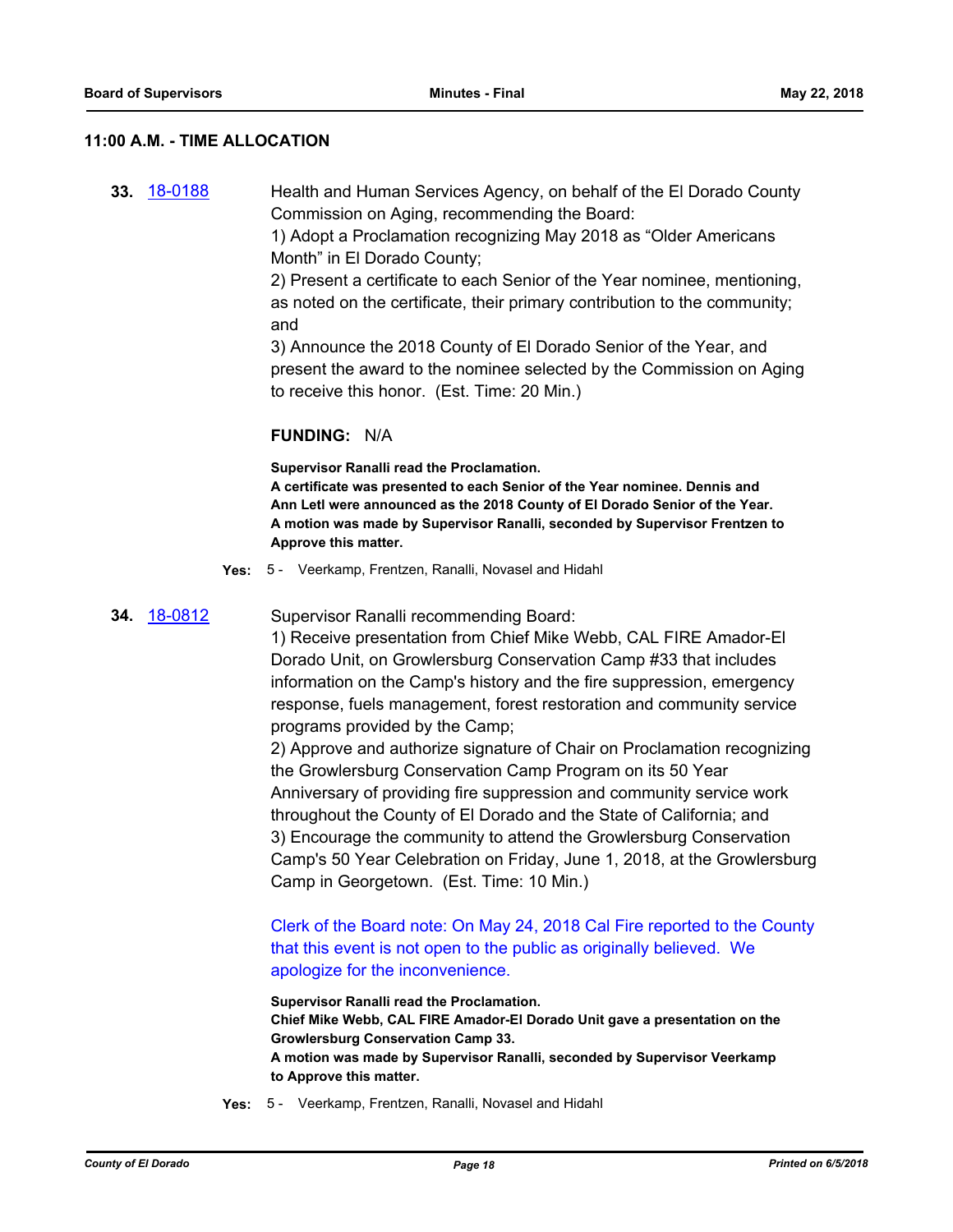|                    | Supervisor Ranalli read the Proclamation.                               |
|--------------------|-------------------------------------------------------------------------|
|                    | the El Dorado County Veterans Monument. (Est. Time: 5 Min.)             |
|                    | Ceremony on Monday, May 28, 2018, beginning promptly at 11:00 a.m. at   |
|                    | 2) Encourage the community to attend the Annual Memorial Day            |
|                    | of Supervisors recognizing Monday, May 28, 2018, as Memorial Day: and   |
|                    | 1) Approve and authorize Chair's signature on Proclamation of the Board |
| 35. <u>18-0815</u> | Supervisor Ranalli recommending the Board:                              |

**A motion was made by Supervisor Ranalli, seconded by Supervisor Veerkamp to Approve this matter.**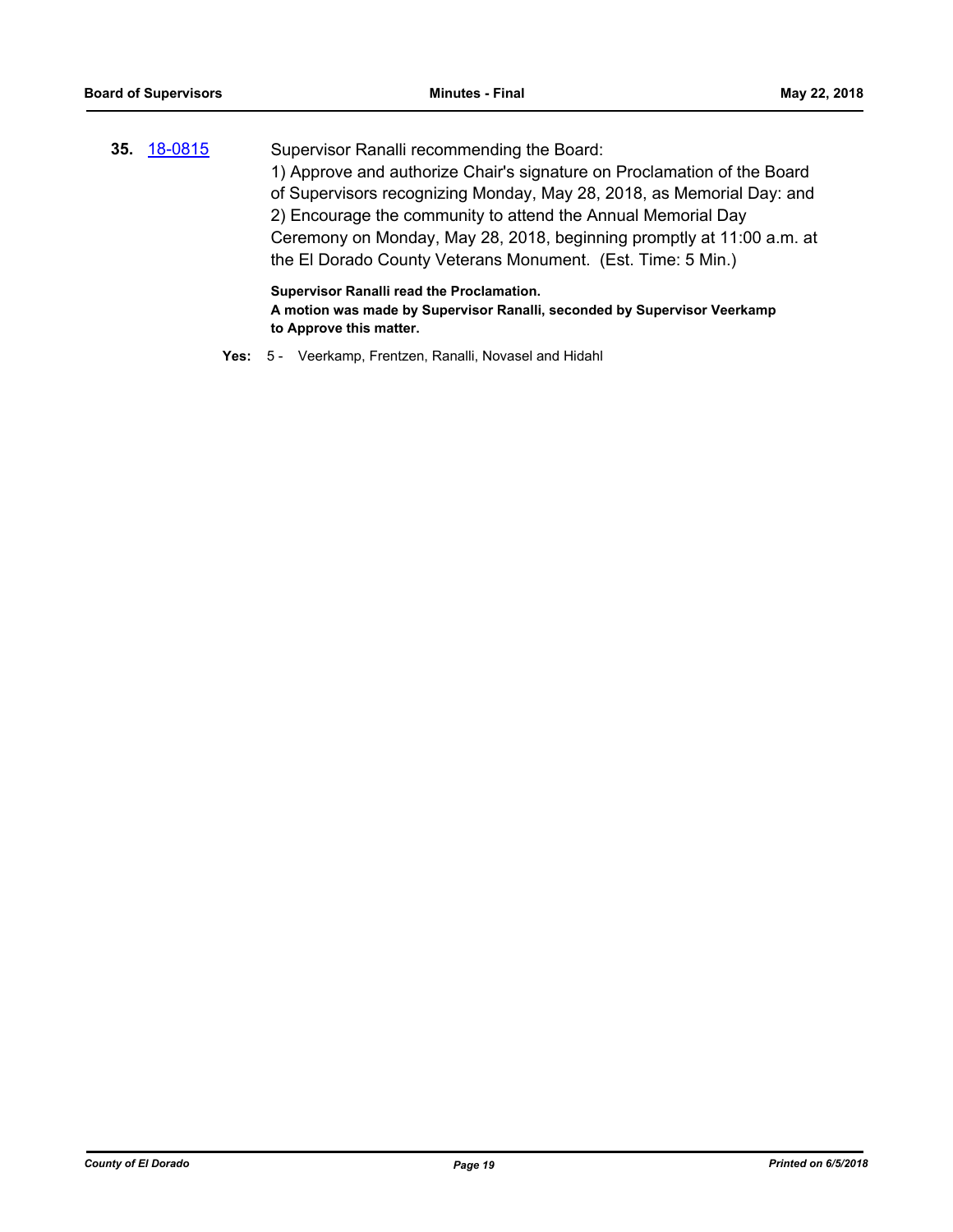### **1:00 P.M. - TIME ALLOCATION**

- Supervisor Veerkamp, Supervisor Frentzen, Supervisor Ranalli and Supervisor Hidahl **Present:** 4 -
- **Absent:** 1 Supervisor Novasel
- **36.** [18-0163](http://eldorado.legistar.com/gateway.aspx?m=l&id=/matter.aspx?key=23505) Health and Human Services Agency, recommending the Board: 1) Adopt and authorize the Chair to sign a Proclamation recognizing May 20, 2018 through May 26, 2018 as "Emergency Medical Services Week" in the County of El Dorado; and 2) Receive a presentation by the El Dorado County Emergency Services

Authority and the California Tahoe Emergency Services Operations Authority, recognizing the contribution and dedication of certain emergency medical services nominees for outstanding contributions and dedication to their respective organizations. (Est. Time: 1 Hr.)

### **FUNDING:** N/A

**Dr. David Brazzel read the Proclamation. A motion was made by Supervisor Ranalli, seconded by Supervisor Veerkamp to Approve this matter.**

- **Yes:** 4 Veerkamp, Frentzen, Ranalli and Hidahl
- Absent: 1 Novasel

### **2:00 P.M. - TIME ALLOCATION**

**37.** [18-0765](http://eldorado.legistar.com/gateway.aspx?m=l&id=/matter.aspx?key=24112) HEARING - The Board is asked to consider a request from the Diamond Springs-El Dorado Fire Protection District ("District") to adopt and authorize the Chair to sign Resolution **097-2018** revising development impact mitigation fees for the District. (Est. Time: 10 Min.)

> **Supervisor Ranalli opened the public hearing and at the conclusion of the public comment period, closed the public hearing. A motion was made by Supervisor Veerkamp, seconded by Supervisor Hidahl to Adopt Resolution 097-2018.**

- **Yes:** 4 Veerkamp, Frentzen, Ranalli and Hidahl
- Absent: 1 Novasel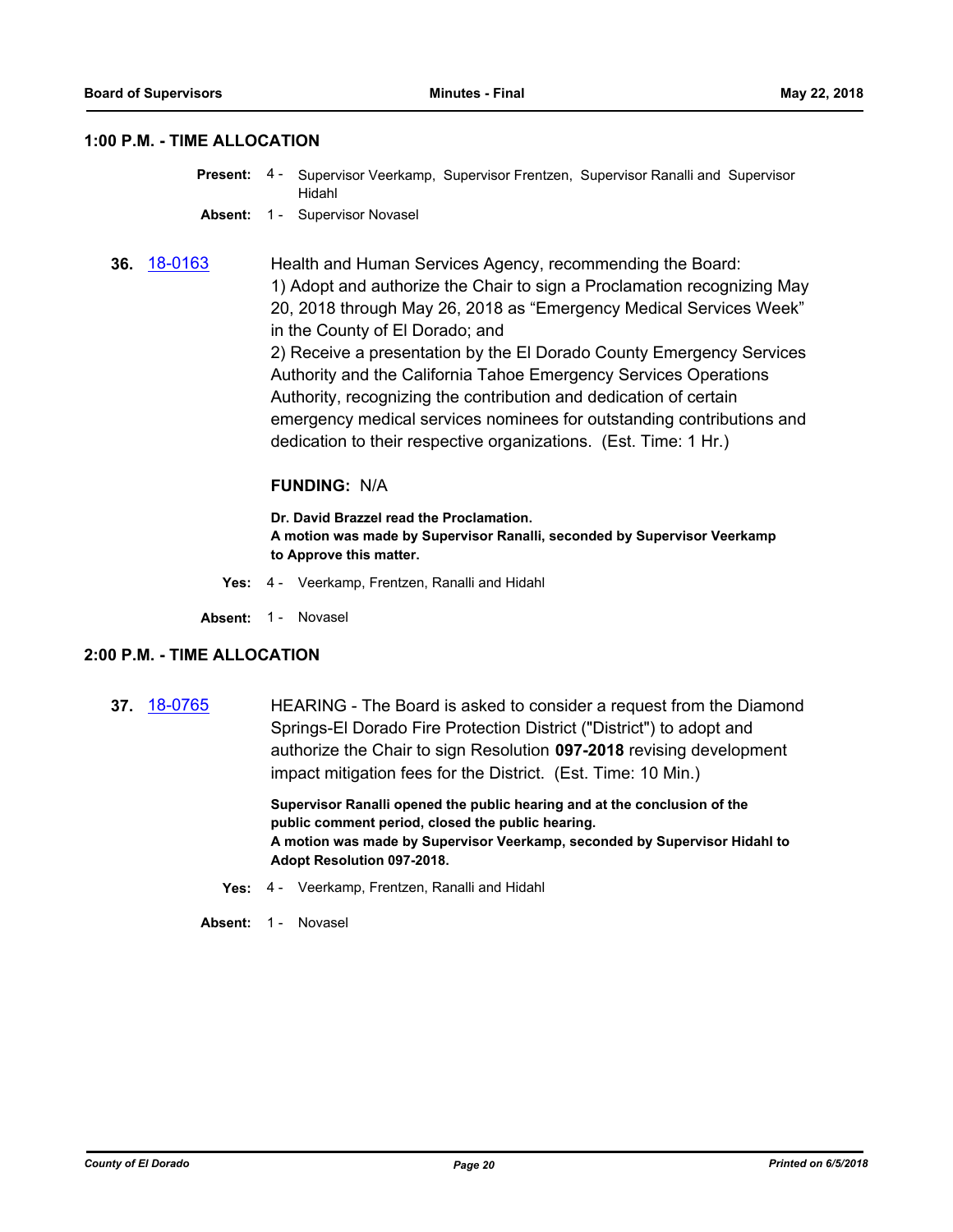**38.** [18-0769](http://eldorado.legistar.com/gateway.aspx?m=l&id=/matter.aspx?key=24116) HEARING - The Board is asked to consider a request from the Cameron Park Community Services District ("District") to adopt and authorize the Chair to sign Resolution **098-2018** revising development impact mitigation fees for the Cameron Park Fire Department. (Est. Time: 10 Min.)

> **Supervisor Ranalli opened the public hearing and at the conclusion of the public comment period, closed the public hearing. A motion was made by Supervisor Frentzen, seconded by Supervisor Veerkamp to Adopt Resolution 098-2018.**

**Yes:** 4 - Veerkamp, Frentzen, Ranalli and Hidahl

Absent: 1 - Novasel

**39.** [18-0792](http://eldorado.legistar.com/gateway.aspx?m=l&id=/matter.aspx?key=24139) HEARING - The Board is asked to consider a request from the El Dorado Hills Community Services District ("District") to adopt and authorize the Chair to sign Resolution **101-2018** revising parks and recreation development impact mitigation fees for the District. (Est. Time: 30 Min.)

*Public Comment: J. Short, D. Getz, L. Brent-Bumb, K. Mullencamp, W. Lowery*

**Supervisor Ranalli opened the public hearing and at the conclusion of the public comment period, closed the public hearing.**

**A motion was made by Supervisor Frentzen, seconded by Supervisor Hidahl to direct staff pertaining to parks and recreation development impact mitigation fees for the El Dorado Hills Community Services District to:**

**1) Return to the Board as soon as possible in June of 2018 with a resolution which would allow very low, low and moderate housing units to fall under the same category as multi-family housing units;**

- **2) Exempt second dwellings and mobilehomes from these fess; and**
- **3) Convene a working group with all stakeholders.**
- **Yes:** 4 Veerkamp, Frentzen, Ranalli and Hidahl

Absent: 1 - Novasel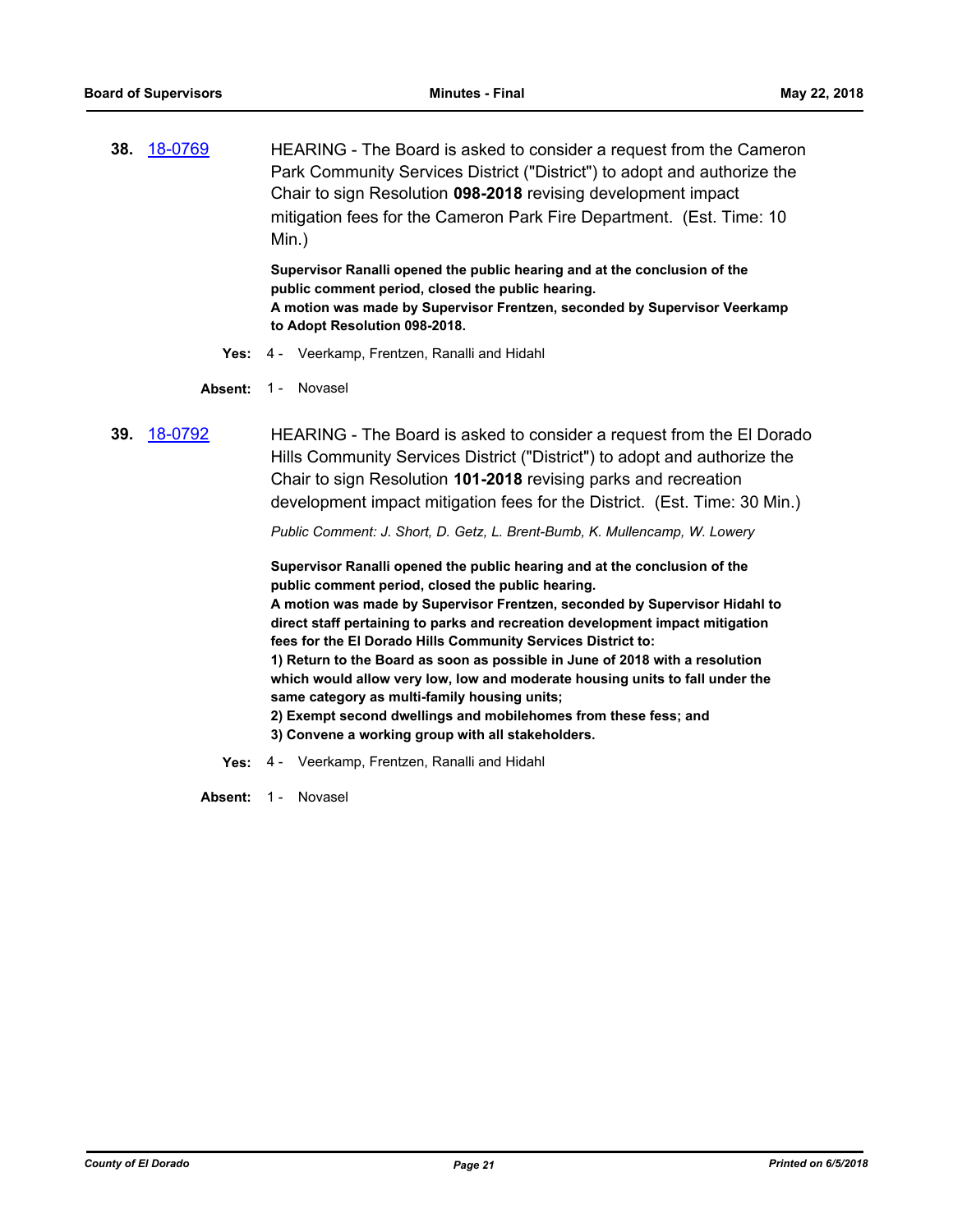**40.** [18-0774](http://eldorado.legistar.com/gateway.aspx?m=l&id=/matter.aspx?key=24121) HEARING - To consider a request submitted by Dean Getz appealing the Planning Commission's April 26, 2018, approval of Tentative Subdivision Map TM14-1524/Planned Development PD14-0008/Serrano Village J, Lot H on property identified by Assessor's Parcel Numbers 123-370-01, 123-370-03, and 123-280-10, consisting of 25.27 acres, in the El Dorado Hills area; and staff recommending the Board take the following actions: 1) Find the project Statutorily Exempt under California Environmental Quality Act Guidelines Section 15182; and 2) Deny the appeal, thereby upholding the Planning Commission's April 26, 2018, approval of Tentative Subdivision Map TM14-1524/Planned Development PD14-0008 based on the Findings (Attachment B) and subject to the Conditions of Approval (Attachment C). (Supervisorial District 1) (Est. Time: 30 Min.) *Public Comment: K. Mullencamp, K. Loewen, R. Speck, S. Speck, A. Priest*

> **Supervisor Ranalli opened the public hearing and at the conclusion of the public comment period, closed the public hearing. A motion was made by Supervisor Veerkamp, seconded by Supervisor Hidahl finding the project is Statutorily Exempt under Callifornia Environmental Quality Act Guidelines Section 15182 and thereby deny the appeal.**

**Yes:** 4 - Veerkamp, Frentzen, Ranalli and Hidahl

Absent: 1 - Novasel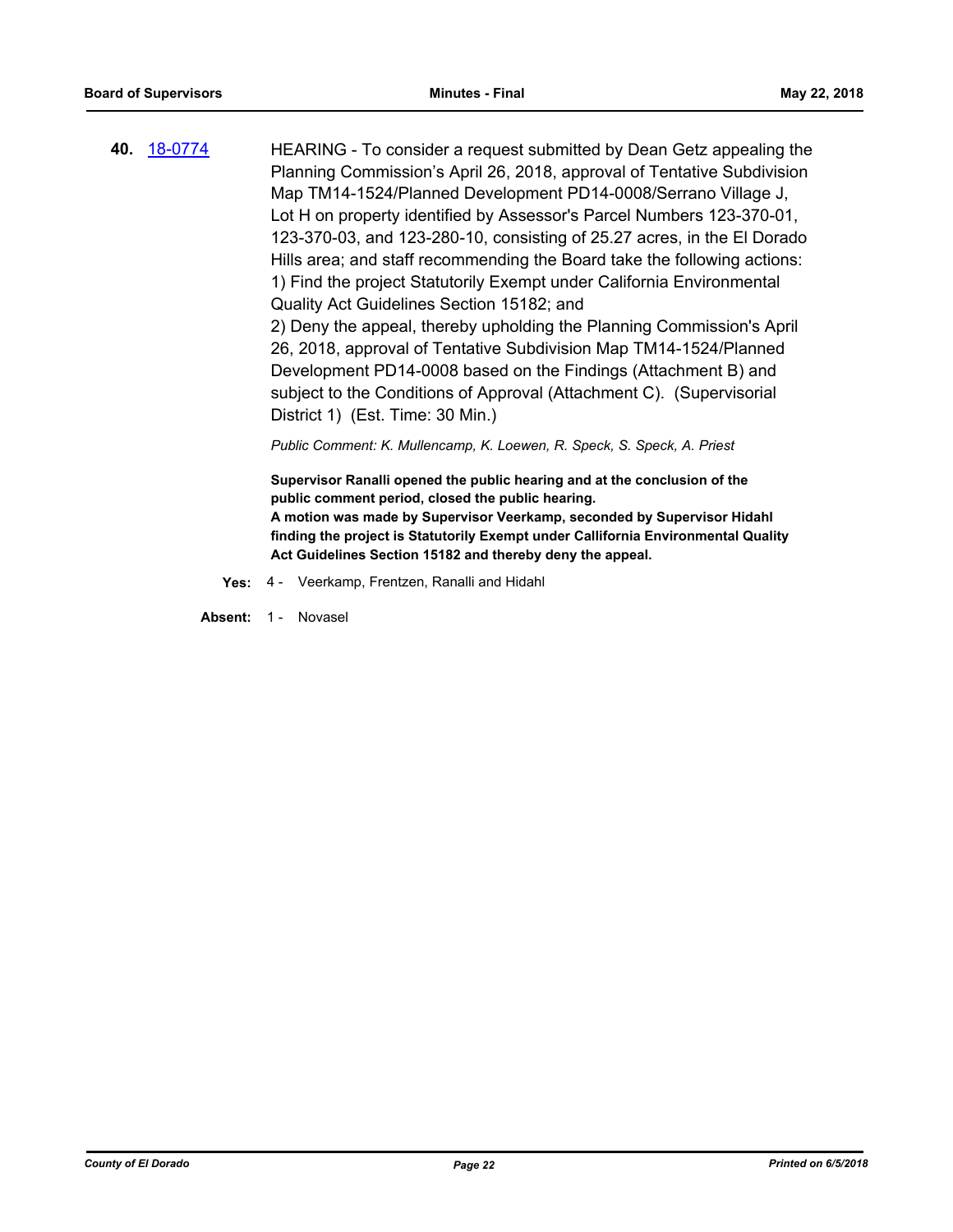### **ITEMS TO/FROM SUPERVISORS**

**Supervisor Hidahl reported on the following: Encouraged everyone to visit Sweden or Norway,**

**Supervisor Frentzen reported on the following: El Dorado Transit Safety Award event. New Employee Orientation. Rolling Hills Middle School speaking opportunity.**

**Supervisor Veerkamp reported on the following: Apple Hill Growers pilot project. Sacramento Area Council of Governments monthly meeting.**

**Supervisor Ranalli reported on the following: Mountain Counties Water Agency meeting.**

# **CAO UPDATE**

**Don Ashton, Chief Administrative Officer, reported on the following: There is no Board meeting next week. June 4, 2018 the recommend budget for 2018-19 will be available.**

**ADJOURNED AT 4:57 P.M. in honor of BJ Rome.**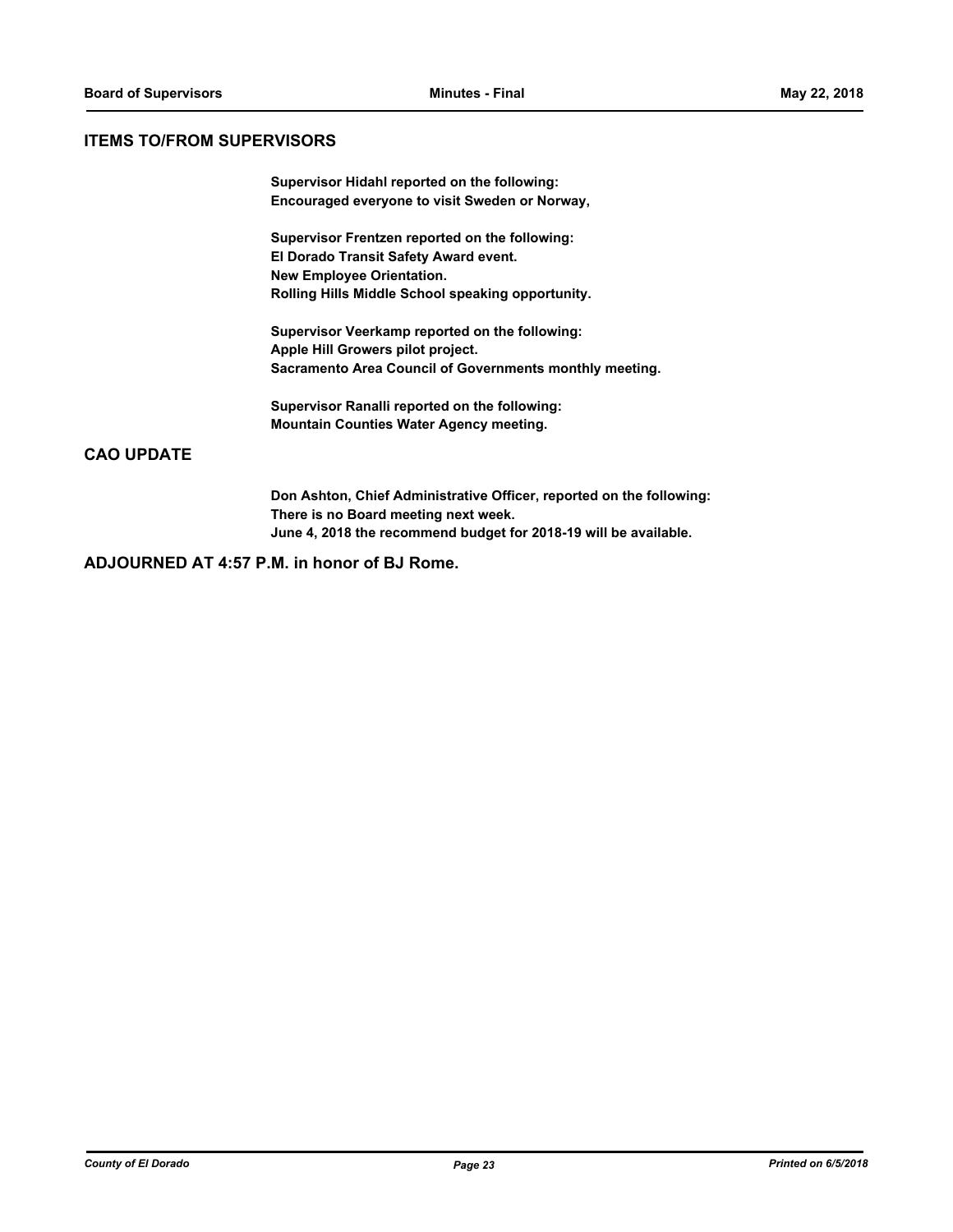# **CLOSED SESSION**

**41.** [18-0786](http://eldorado.legistar.com/gateway.aspx?m=l&id=/matter.aspx?key=24133) **Pursuant to Government Code Section 54956.9(d)(1)- Existing Litigation**. Title: Claim of Lajos Gyarmati v. County of El Dorado, Worker's Compensation Claim Settlement, ELAF-548511. (Est. Time: 5 Min.)

> **No Action Reported. Supervisors Hidahl, Frentzen, Veerkamp and Ranalli participated. Supervisor Novasel was absent.**

**42.** [18-0787](http://eldorado.legistar.com/gateway.aspx?m=l&id=/matter.aspx?key=24134) **Pursuant to Government Code Section 54956.9(d)(1)- Existing Litigation**. Title: Claim of Barbara Daniel v. County of El Dorado, Worker's Compensation Claim Settlement, ELOR-148460. (Est. Time: 5 Min.)

> **No Action Reported. Supervisors Hidahl, Frentzen, Veerkamp and Ranalli participated. Supervisor Novasel was absent.**

**43.** [18-0788](http://eldorado.legistar.com/gateway.aspx?m=l&id=/matter.aspx?key=24135) **Pursuant to Government Code Section 54956.9(d)(1)- Existing Litigation**. Title: Claim of Barbara Seeley v. County of El Dorado, Worker's Compensation Claim Settlement, ELAF-548482. (Est. Time: 5 Min.)

> **No Action Reported. Supervisors Hidahl, Frentzen, Veerkamp and Ranalli participated. Supervisor Novasel was absent.**

**44.** [18-0848](http://eldorado.legistar.com/gateway.aspx?m=l&id=/matter.aspx?key=24195) **Conference with Legal Counsel - Existing Litigation** pursuant to

Government Code section 54956.9(d)(1). Title: Citizens for Sensible Development in El Dorado Hills and Sue Taylor v. County of El Dorado and El Dorado County Board of Supervisors; Spanos Corporation and Tradewinds Lodge Real Parties in Interest (El Dorado County Superior Court Case No. PC 20150001 and 20180127) Number of potential cases: (1). (Est. Time: 15 Min.)

**Supervisors Hidahl, Frentzen, Veerkamp and Ranalli participated. Supervisor Novasel was absent. By a 4-0 vote, the Board has agreed to settle the matter and authorize the Chair to sign the settlement agreement in the matter of Citizens for Sensible Development in El Dorado Hills v County of El Dorado PC20150001 and PC 20180127 pertaining to the Board's approvals of the El Dorado Hills apartment project located in the El Dorado Hills Town Center. Pursuant to the terms of the settlement, the County will consider it a duly noticed hearing and a request by the Spano Corporation to rescind the Board's 2014 project approval thus to allow the project approved this year to move forward and a proposed technical general plan amendment to clarify that the project is an exception to the otherwise applicable maximum density limit. The Spano Corporation will also record a restrictive covenant to further memorialize its commitment to preserve public open space on the project site. In return the petitioners, will dismiss the lawsuit they filed this year and Spano and the County will dismiss their appeal of the trial court's decision concerning the project approved in 2014. In addition, Spano will reimburse the County for the County's attorney fees and costs.**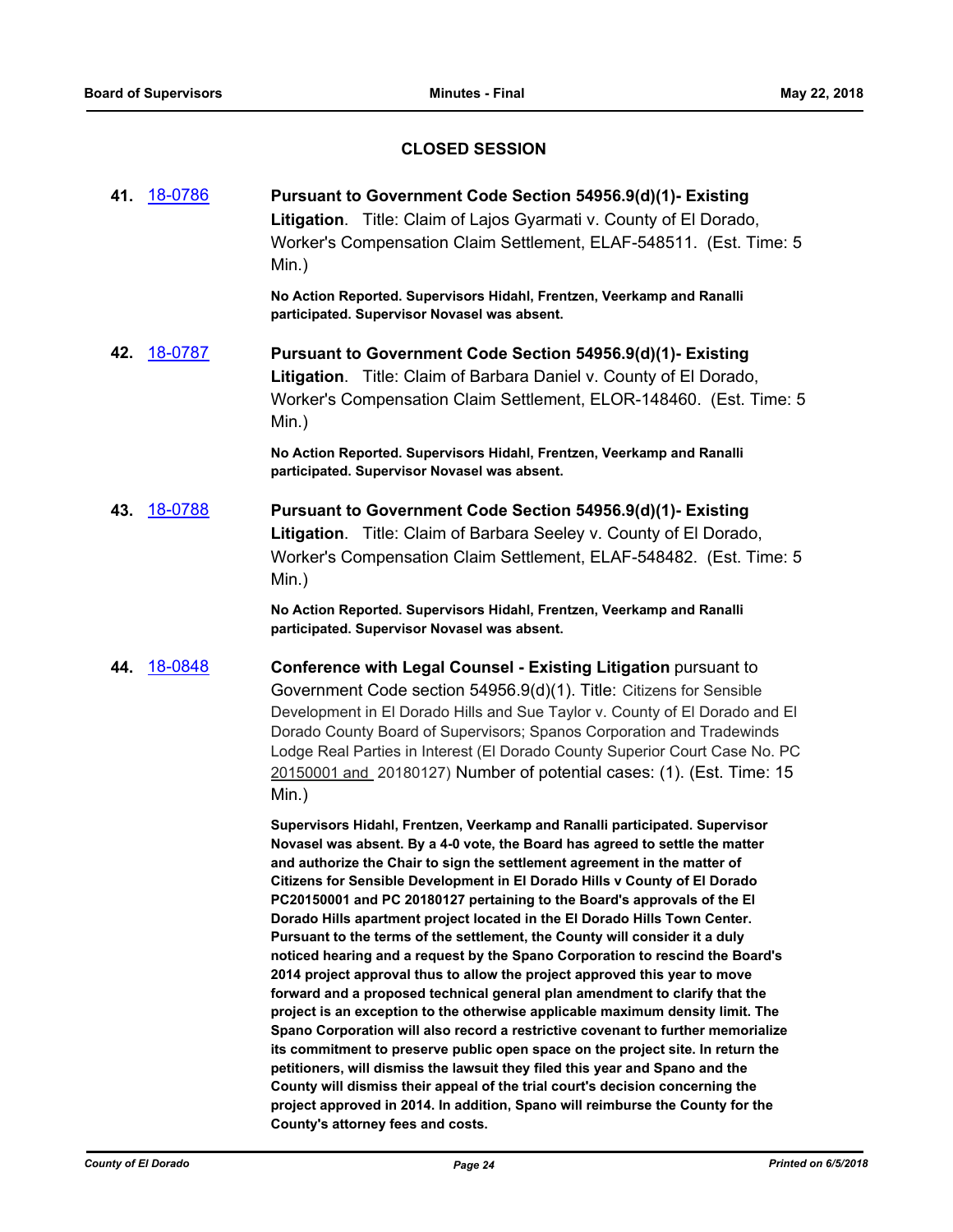|     | 45. 18-0852 | <b>Conference with Legal Counsel - Significant Exposure to Litigation</b><br>pursuant to Government Code Section 54956.9(d)(2). Title: Wilmoth v<br>EDC, Number of potential cases: (1). (Est. Time: 10 Min.)                                                                                             |
|-----|-------------|-----------------------------------------------------------------------------------------------------------------------------------------------------------------------------------------------------------------------------------------------------------------------------------------------------------|
|     |             | No Action Reported. Supervisors Hidahl, Frentzen, Veerkamp and Ranalli<br>participated. Supervisor Novasel was absent.                                                                                                                                                                                    |
| 46. | 18-0859     | <b>Conference with Legal Counsel - Significant Exposure to Litigation</b><br>pursuant to Government Code Section 54956.9(d)(2). Number of potential<br>cases: (1). (Est. Time: 10 Min.)                                                                                                                   |
|     |             | Supervisors Hidahl, Frentzen, Veerkamp and Ranalli participated. Supervisor<br>Novasel was absent. By a 4-0 vote, the Board authorized a waiver of the<br>exemption contained in Government Code Section 6254(f) so as to allow the<br>County to release a July 7, 2016 letter from the Attorney General. |